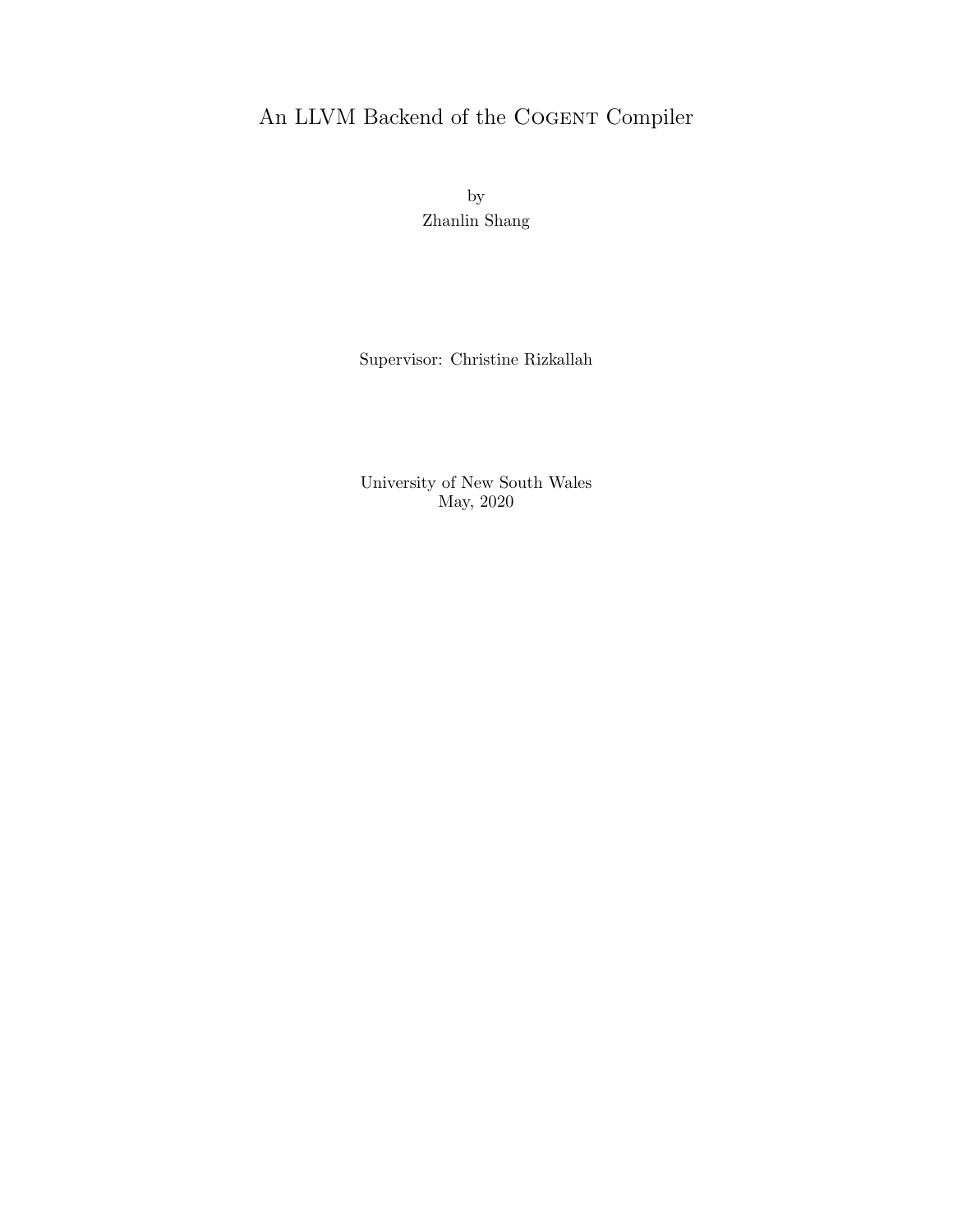#### ABSTRACT

Cogent is a purely functional programming language for implementing easily verified system code with a certifying compiler developed in Haskell. The current COGENT compiler generates C code and hence many optimizations rely on the C compiler. The task of this project is to implement a compiler backend of Cogent that produces LLVM Intermediate Representation (LLVM IR) instead of C in order to enable low level optimizations on the generated code, as well as to explore the possibility of using Vellvm, a Coq formalization of a core subset of the LLVM IR, to avoid the limitations in the C-based proof tools.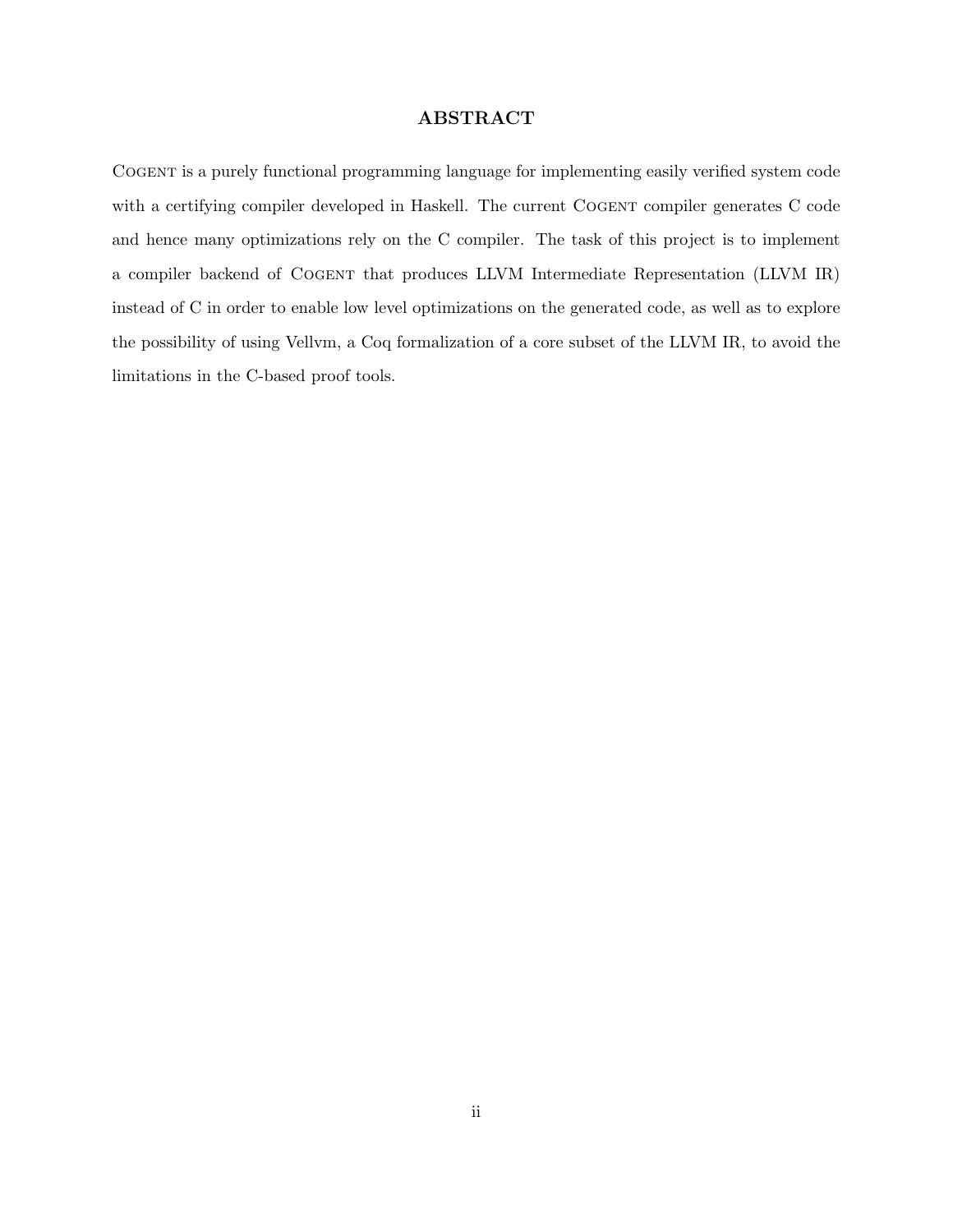# TABLE OF CONTENTS

|                            | ABSTRACT                                                                                                                                                                                                                                                      | ii                                  |  |  |  |
|----------------------------|---------------------------------------------------------------------------------------------------------------------------------------------------------------------------------------------------------------------------------------------------------------|-------------------------------------|--|--|--|
| $\mathbf{1}$               | <b>INTRODUCTION</b>                                                                                                                                                                                                                                           | $\mathbf{1}$                        |  |  |  |
| $\mathbf{2}$               | <b>BACKGROUND</b><br>2.1<br>2.2                                                                                                                                                                                                                               | $\mathbf{1}$<br>$\overline{1}$<br>3 |  |  |  |
| $\boldsymbol{\mathcal{S}}$ | <b>IMPLEMENTATION</b><br>3.1<br>COGENT Types to LLVM Types $\dots \dots \dots \dots \dots \dots \dots \dots \dots \dots$<br>3.1.1<br>3.1.2<br>Interfacing with $C \ldots \ldots \ldots \ldots \ldots \ldots \ldots \ldots \ldots \ldots \ldots \ldots$<br>3.2 | 7<br>13                             |  |  |  |
| $\overline{4}$             | <b>FUTURE WORK</b>                                                                                                                                                                                                                                            | 13                                  |  |  |  |
| 5                          | <b>RELATED WORK</b>                                                                                                                                                                                                                                           | 14                                  |  |  |  |
| 6                          | <b>CONCLUSIONS</b>                                                                                                                                                                                                                                            | 15                                  |  |  |  |
|                            | A Calling Cogent from C                                                                                                                                                                                                                                       | 16                                  |  |  |  |
|                            | <b>B</b> Comparing Outputs from Different Backends                                                                                                                                                                                                            | 18                                  |  |  |  |
|                            | <b>BIBLIOGRAPHY</b><br>21                                                                                                                                                                                                                                     |                                     |  |  |  |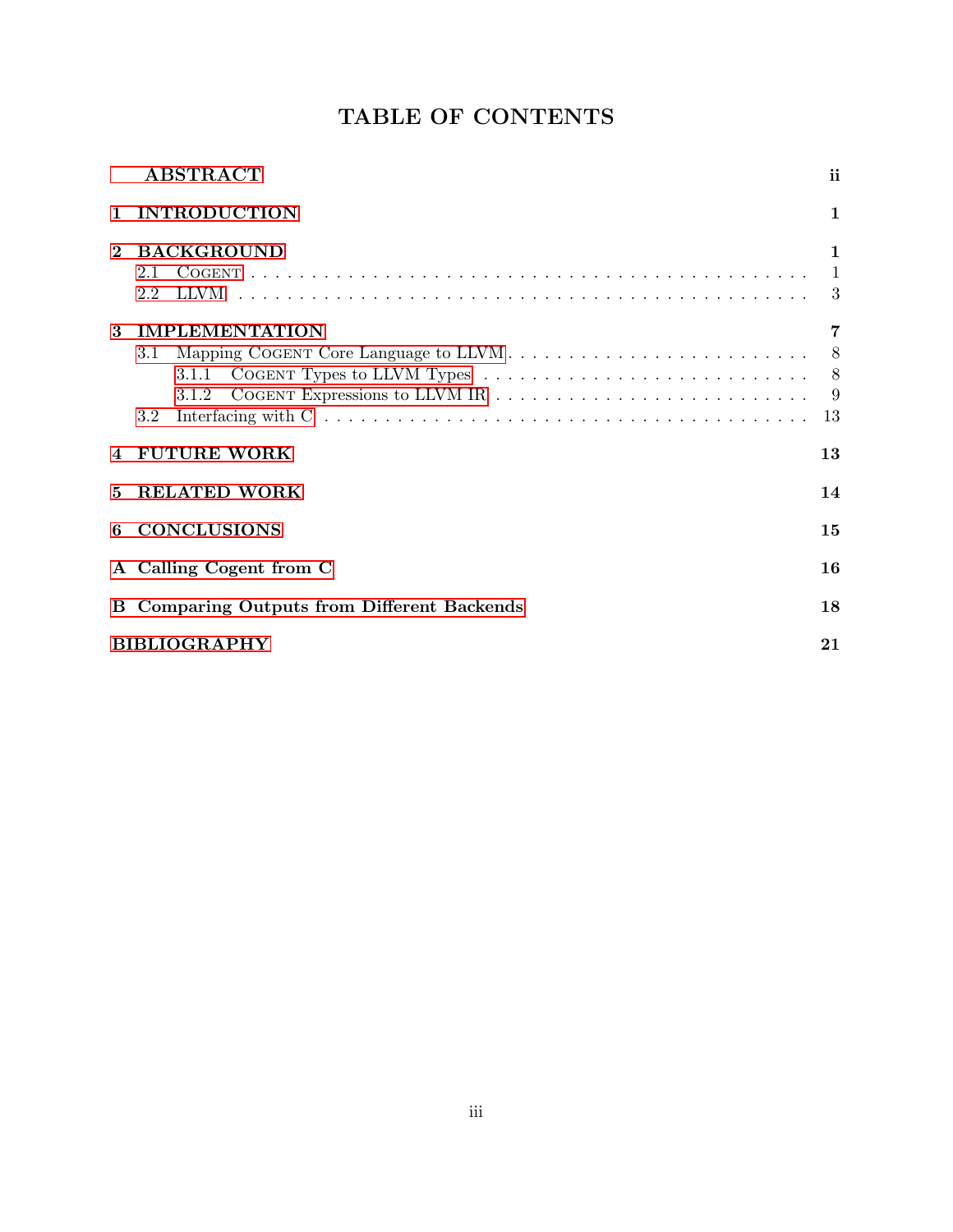### <span id="page-3-0"></span>1 Introduction

Cogent [\[9\]](#page-23-0) is a purely functional programming language that is being compiled to C, a higher order logic embedding and a proof relating the two in the Isabelle/HOL theorem prover. Cogent can assist programmers in writing system programs that are easy to verify[\[1\]](#page-23-1).

Since Cogent is a system programming language, it is necessary for it to be as efficient as possible. The current approach involves some C verification tools which are limited to a subset of C. This limits the efficiency of the C code that can be produced by the Cogent compiler.

LLVM [\[6\]](#page-23-2) is a high performance modern (compared to GCC) compiler framework that has been developed over 17 years. Many low level optimizations can be done by LLVM, such as loop unrolling, partial redundancy elimination and tail call optimisation. As LLVM was designed to be a compiler framework, it is easy to add or change the passes of the compilation process.

The goal of this project is to implement a compiler backend of COGENT that targets the LLVM Intermediate Representation (LLVM IR) to avoid the limitations caused by the C verification tools.

To preserve the verifiability of COGENT, we plan to use a verification framework that targets LLVM called Vellvm [\[15\]](#page-24-0) in the future. Since Vellvm has only formalized a core subset of the LLVM IR, our backend only uses the subset of LLVM IR that is formalized by Vellvm.

This report will introduce Cogent and LLVM first and then demonstrate the implementation of an LLVM backend of a core subset of Cogent.

### <span id="page-3-1"></span>2 Background

#### <span id="page-3-2"></span>2.1 Cogent

Cogent [\[9\]](#page-23-0) is designed to be a high level, purely functional language for implementing systems software. The COGENT compiler guarantees the memory safety and totality of COGENT programs.

There are several phases in the compilation of a COGENT program: parsing, type checking, desugaring, normalization, monomorphisation, and then code generation to the target language (C code in the existing compiler and LLVM IR in this project).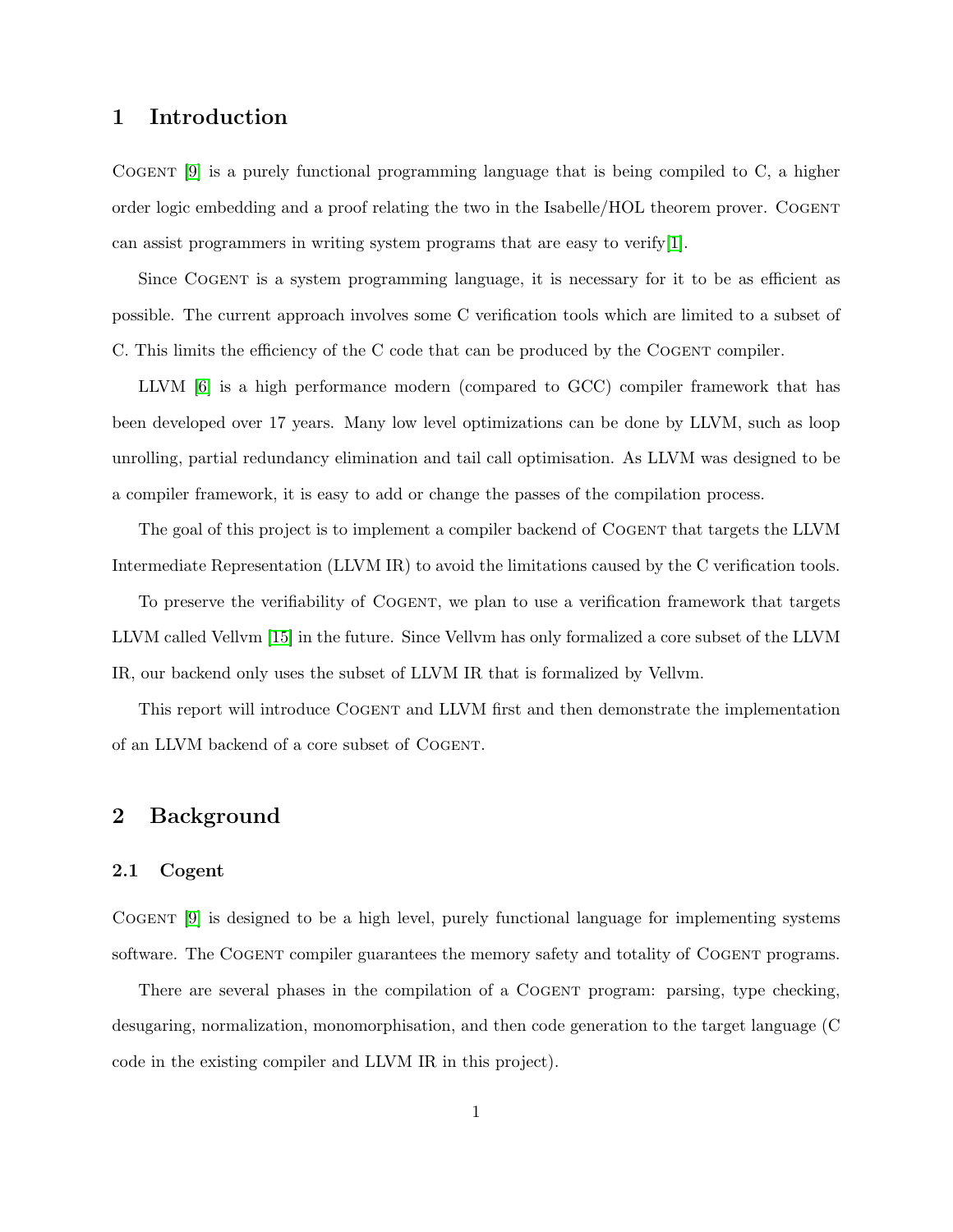At the code generation phase, there is a small set of primitive types. The primitive types that are covered by this project are:

| <b>Booleans</b> | : Bool                                                                               |
|-----------------|--------------------------------------------------------------------------------------|
|                 | Unsigned integers : $\sqrt{0.08}$ , $\sqrt{0.016}$ , $\sqrt{0.016}$ , $\sqrt{0.016}$ |
| <b>Strings</b>  | : String                                                                             |
| Pairs           | (A, B)                                                                               |
| Records         | : $\{x : A, y : b\}$                                                                 |

| primops<br>literals<br>programs $P ::= \overline{d}$<br>function names $\qquad \qquad \exists \qquad f,g$<br>variable names<br>$\qquad \qquad \Rightarrow \qquad x, y$<br>$\qquad \qquad \text{constructors}$ $\qquad \qquad \Rightarrow \qquad A, B, C$<br>record fields | 0 ∈ ${+, *, /, >, <, >=} , <=, ==, !=}$<br>$l \in \{123, \text{True}, \text{'a'}, \ldots\}$<br>expressions $e ::= l   x   o(\bar{e})$<br>  let $x = e_1$ in $e_2$<br>  let! $(\overline{y})x = e_1$ in $e_2$<br>  if $e_1$ then $e_2$ else $e_3$<br>  promote $\left\langle \overline{\mathsf{C}\,\tau}\right\rangle e$<br>$\left  \begin{array}{c} \sqrt{f} = e \end{array} \right  e.f$<br>  <b>take</b> $x \{f = y\} = e_1$ in $e_2$<br>  put $e_1.f := e_2$<br>function def. $d \ ::= \ \langle f :: \pi, f \ x = e \rangle \   \ \langle f :: \pi, \blacksquare \rangle$<br>$\Rightarrow$ f, g |
|---------------------------------------------------------------------------------------------------------------------------------------------------------------------------------------------------------------------------------------------------------------------------|-----------------------------------------------------------------------------------------------------------------------------------------------------------------------------------------------------------------------------------------------------------------------------------------------------------------------------------------------------------------------------------------------------------------------------------------------------------------------------------------------------------------------------------------------------------------------------------------------------|
|                                                                                                                                                                                                                                                                           | Figure 1: The Syntax of COGENT Core Language Subset Covered                                                                                                                                                                                                                                                                                                                                                                                                                                                                                                                                         |
| primops $o \in \{11, \langle \langle , \ldots \rangle \}$<br>expressions $e ::= ()   f[\overline{\tau}]$                                                                                                                                                                  | ast t e<br>case $e_1$ of $Cx \rightarrow e_2$ else $y \rightarrow e_3$<br>esac $e \mid C e$                                                                                                                                                                                                                                                                                                                                                                                                                                                                                                         |
|                                                                                                                                                                                                                                                                           | Figure 2: The Syntax of COGENT Core Language Subset Not Covered                                                                                                                                                                                                                                                                                                                                                                                                                                                                                                                                     |

<span id="page-4-1"></span><span id="page-4-0"></span>The syntax of COGENT [\[9\]](#page-23-0) covered by this project is shown in Figure [1:](#page-4-0)

For primitive operations, they are defined on ints.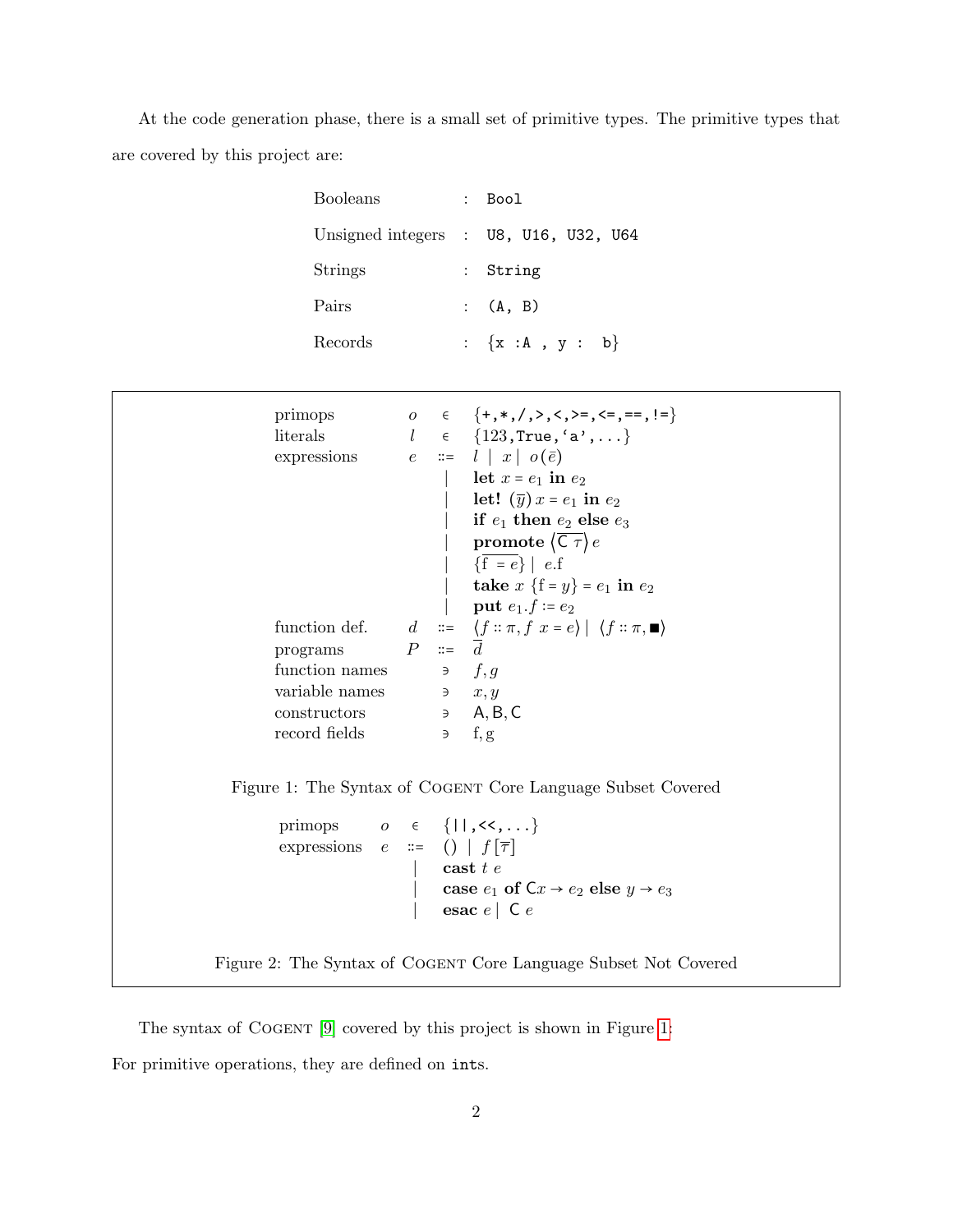For literal values, types int, boolean and string are defined.

For expressions, literal value, variable, binary operations, let binding (and let bang), if branching, integer type promoting, record definition and record field accessing are implemented.

For functions, both function definitions and abstract function declarations are supported. Abstract function declaration will be treated as a extern declaration.

Some parts of the core syntax is left for future work due to the time limitations, as shown in Figure [2.](#page-4-1)

#### <span id="page-5-0"></span>2.2 LLVM

LLVM [\[6\]](#page-23-2) is a modern compiler framework that provides a language independent code representation (LLVM IR) which can be used for multiple purposes, including analysis and transformation. There are many analyses and transformation passes included by the LLVM framework, such as printing function call graphs, printing control flow graphs, dead code elimination, function inlining and loop unrolling.

In addition to assembly, LLVM includes a simple type system which is primitive in mainstream languages, such as integers of arbitrary length, floating point numbers, structures, arrays, functions and pointers, and operations on these types. LLVM also hides machine-specific details such as physical registers and calling conventions [\[6\]](#page-23-2).

LLVM provides an infinite set of virtual registers in the Static Single Assignment (SSA) form [\[6\]](#page-23-2), i.e. each virtual register can be written by only one instruction and an assignment of a new value to a variable will be represented as initialization of a new variable based on the old value, the instructions used in this report are explained in Figure [3.](#page-6-0) For example, the following C code:

 $1$  | int  $x = 1$ ;  $2 | x = 2;$ 

 $3$  int  $y = x$ ;

can be represented in LLVM IR as:

 $1 \quad \frac{2}{3}x \cdot 1$  = alloca i32; allocate a 32 bits int and assign the address to  $\frac{2}{3}x \cdot 1$  $2 \frac{1}{x}$ . 2 = alloca i32; allocate a 32 bits int and assign the address to  $\frac{x}{x}$ .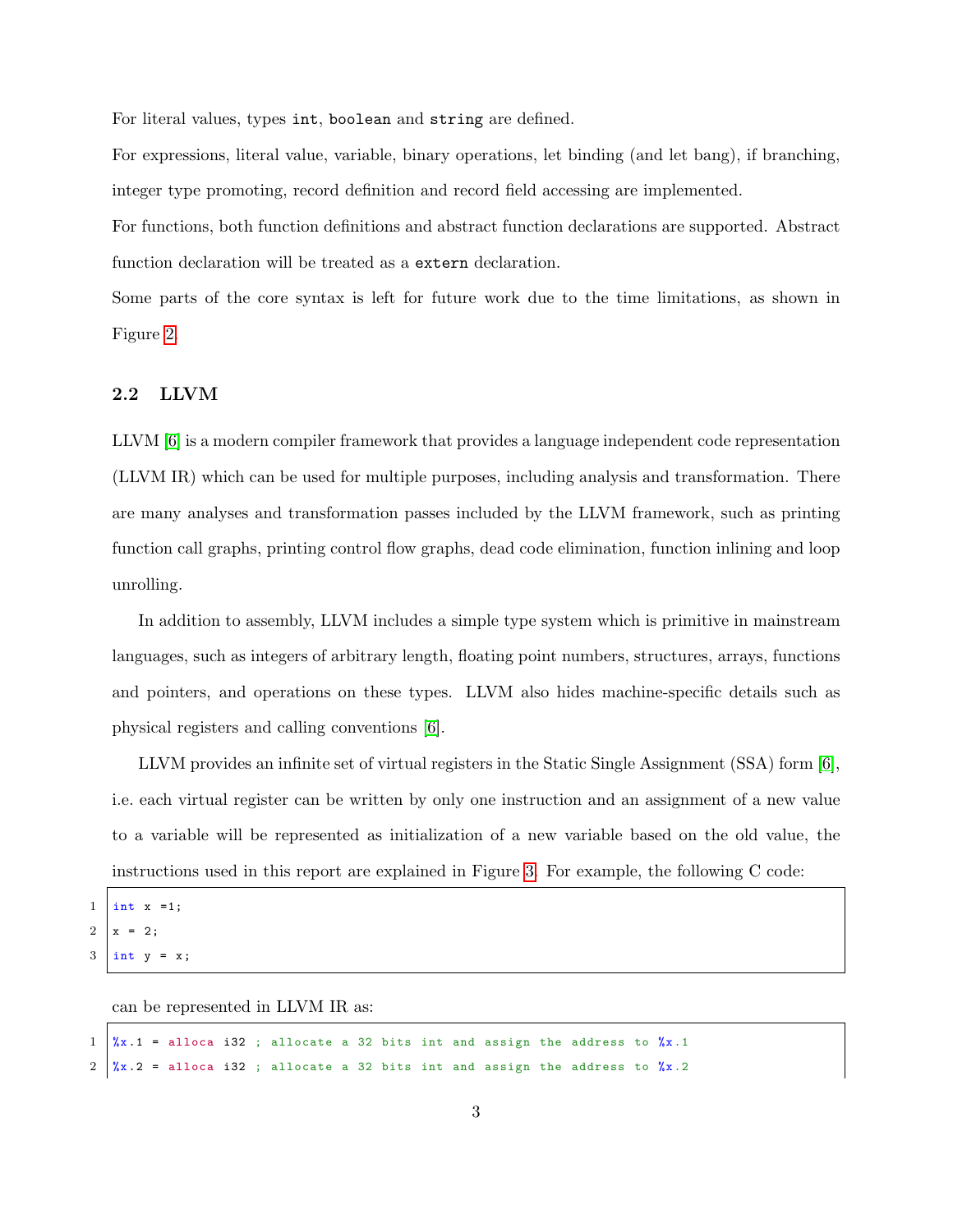```
3 \frac{1}{2} %y = alloca i32 ; allocate a 32 bits int and assign the address to %y
4 store i32 1, i32* \%x.1 ; store a 32 bits int value 1 to address \%x.15 store i32 2, i32* \frac{6}{2}. store a 32 bits int value 2 to address \frac{6}{2}.2
6 % * \frac{1}{2} \frac{1}{2} , i32* \frac{2}{2} ; load the value from address \frac{2}{2} .2 into \frac{2}{2} into
7 store i32 %tmp, i32* %y ; store the value of %tmp to address %y
```
- $\bullet$  alloca  $\mathit{type}$ : Allocate memory for type
- store type value, type  $*$  place: Put value into the address pointed by place
- load type, type  $*$  place: Load value of type *type* from the address pointed by *place*
- ret type operand: Return the value of operand from the current block, operand can be either literal value or register
- getelementptr type, type \* place, i32 idx {, i32 idx}\*: Get from the aggregate type pointed by *place* the pointer to the element determined by idxs, for example, given int  $* a$ , a[1] will be getelementptr i32, i32  $*$  %a, i32 1
- $\bullet$  insertvalue agg\_type agg, elm\_type elm, idx: Insert *elm* into the *idx* place of the aggregate type value *agg*
- <span id="page-6-0"></span>• call ret\_type name (arg\_type arg, ...): Call the function *name* with argument *arg* and get the returned value as type  $ret\_type$

Figure 3: Subset of LLVM Instructions covered in this report

SSA can be seen as equivalent to a well-behaved subset of Continuation-Passing Style (CPS) [\[5\]](#page-23-3). In CPS [\[12\]](#page-23-4), a procedure does not return, instead it is passed an additional "call back" argument, which is applied to the procedure's return value. There are many studies on optimising CPS and the optimisations for CPS can all be applied for SSA.

In LLVM IR, the minimal unit is an Instruction. LLVM uses RISC-like instructions [\[6\]](#page-23-2), plus higher level information such as types. An instruction has the form:

1 | instruction-name  $arg_1$ ,  $arg_2$ , ...,  $arg_n$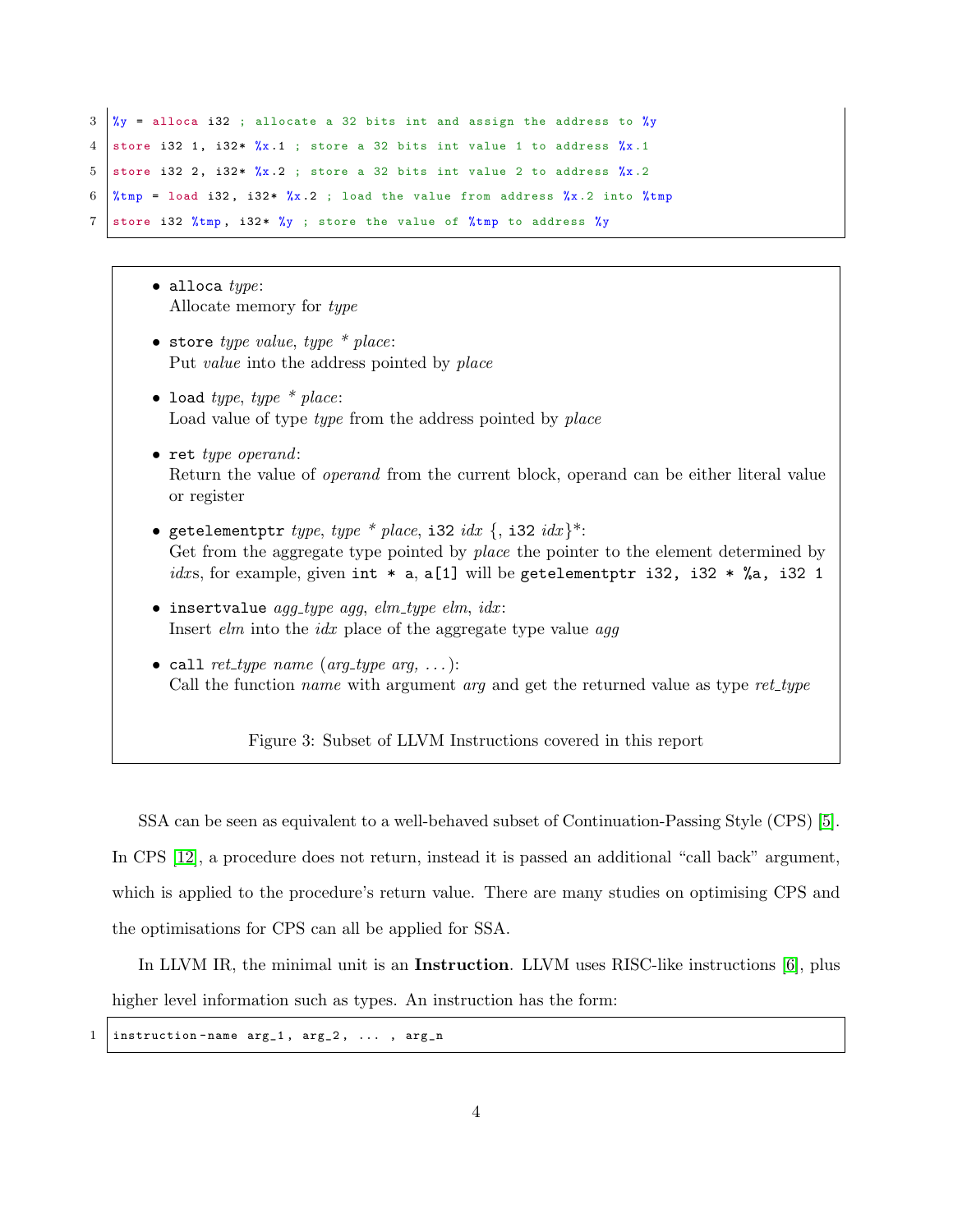where args can be one of the followings:

- operand: can be literal or register e.g. in add i32 1 %x both 1 and %x are operands
- type: can be type or type name e.g. in load i32, i32\* %x i32 and i32\* are types
- attribute: different instructions have different attributes

e.g. in alloca i32, align 4

and add nuw nsw i32 1, 2

align 4, nuw and nsw are all attributes

The LLVM instruction set consists of several kinds of instructions: terminator instructions, binary instructions, bitwise binary instructions, memory instructions and other instructions [\[7\]](#page-23-5). Most of LLVM instructions are in three-address form: they take one or two operands and produce a single result [\[6\]](#page-23-2).

Instructions are contained by Blocks, which form the body of a program, e.g. function body, conditional branches, etc. A block contains one and only one terminator. Here is a sample program

```
in LLVM IR:
```
 $\Gamma$ 

|                 | 1 define i8 @foo({ i8, i8 }* $\frac{9}{6}$ 0) {                                               |
|-----------------|-----------------------------------------------------------------------------------------------|
| $\overline{2}$  | entry: ; this is a label, LLVM has first class labels that can be used for jumping            |
| 3               | $\frac{9}{6}$ 1 = getelementptr inbounds { i8, i8 }, { i8, i8 }* $\frac{9}{6}$ , i32 0, i32 0 |
| $\overline{4}$  | ; get pointer to the first field of %0                                                        |
| 5 <sup>5</sup>  | $\frac{9}{2}$ = load i8, i8* $\frac{9}{4}$ , align 1                                          |
| -6              | ; load the value from $\frac{9}{1}$ to $\frac{9}{2}$                                          |
| $7\phantom{.0}$ | $\%3$ = getelementptr inbounds { i8, i8 }, { i8, i8 }* $\%0$ , i32 0, i32 1                   |
| 8               | ; get pointer to the second field of %0                                                       |
| -9              | $\sqrt[6]{4}$ = load i8, i8* $\sqrt[6]{3}$ , align 1                                          |
| 10              | ; load the value from $\frac{2}{3}$ to $\frac{2}{3}$                                          |
| 11              | $\frac{9}{6}$ = add i8 $\frac{9}{6}$ 2, $\frac{9}{6}$ 4                                       |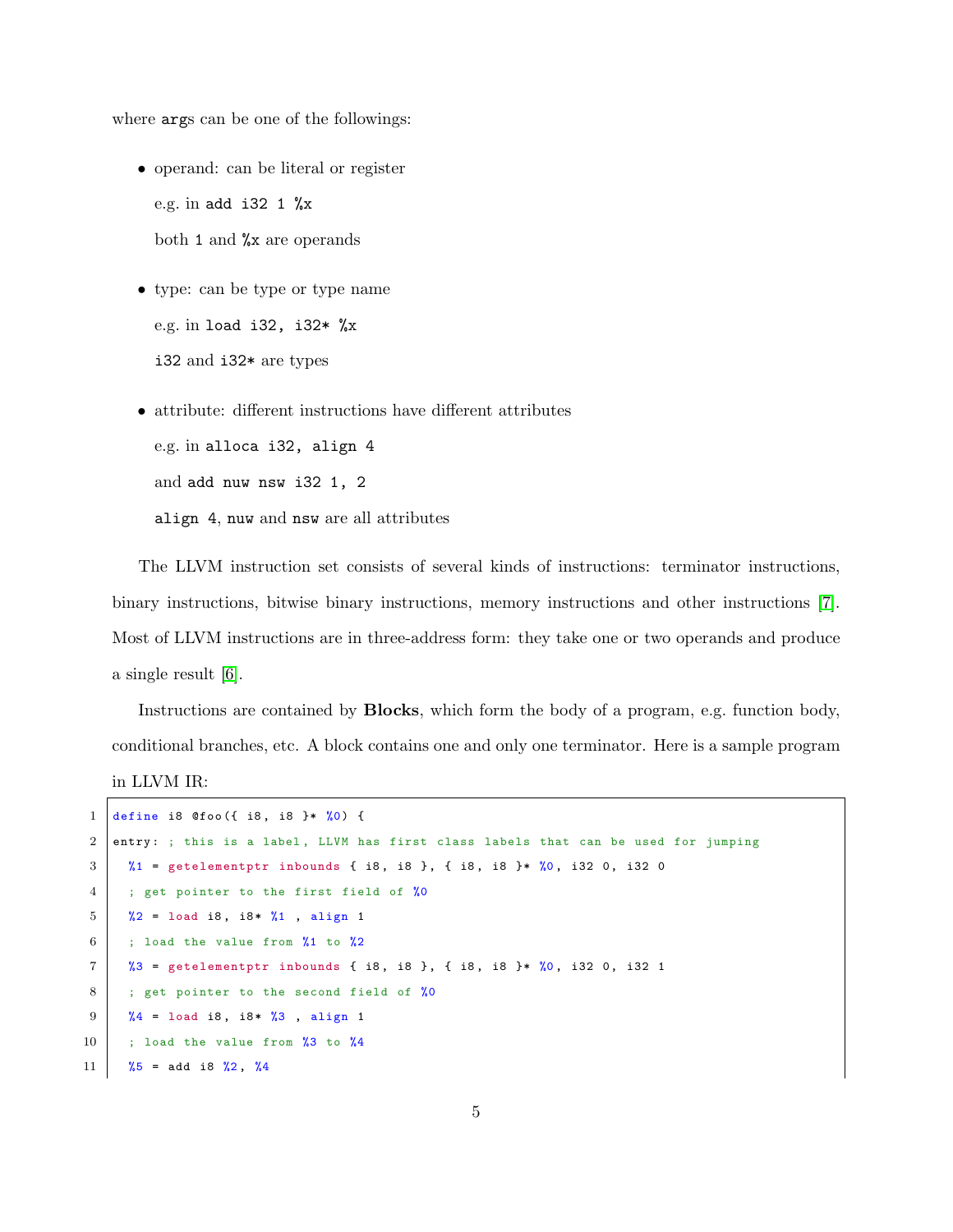```
12 ; add \frac{2}{12} and \frac{2}{14}, store result in \frac{2}{5}13 ret i8 %5
14 ; return %5
15 }
16
17 define i8 @main () {
18 \frac{1}{1} = alloca { i8, i8 }, align 1
19 ; allocate memory for a struct \{i8, i8\}20 \, | \, x_2 = insertvalue { i8, i8 } undef, i8 1, 0
21 ; insert the value 1 to the first field of \{ 18, 18 \} (starts from undef)
22 ; and store the struct in %2
23 ; %2 is { 1, undef }
24 \frac{1}{2} \frac{1}{2} \frac{1}{2} \frac{1}{2} \frac{1}{2} \frac{1}{2} \frac{1}{2} \frac{1}{2} \frac{1}{2} \frac{1}{2} \frac{1}{2} \frac{1}{2} \frac{1}{2} \frac{1}{2} \frac{1}{2} \frac{1}{2} \frac{1}{2} \frac{1}{2} \frac{1}{2} \frac{1}{2} \frac{1}{2} \frac{1}{25 ; insert the value 2 to the second field of \frac{2}{2}26 ; %3 is { 1 , 2 }
27 store { i8, i8 } \frac{2}{3}, { i8, i8 } \frac{1}{3}28 ; store the value of \frac{28}{10} to address \frac{21}{10}29 \frac{1}{4} = call i8 @foo ({ i8, i8 }* \frac{1}{4}1)
30 ; call function @foo with %1 as argument and store the returned value in %4
31 ret i8 %4
32 ; return %4
33 }
```
This sample program defines two functions, one named foo and the other named main. Similar to C, an LLVM program starts with the function main.

In this main function, firstly we allocate memory for a structure that contains two 8-bit integers, then we assign the two fields in the allocated structure to 1 and 2 respectively, next we call the function foo with the allocated structure as argument and return the result from main.

In this foo function, firstly we take values from both fields in the structure given as argument, then we compute the sum of them and return the result from foo.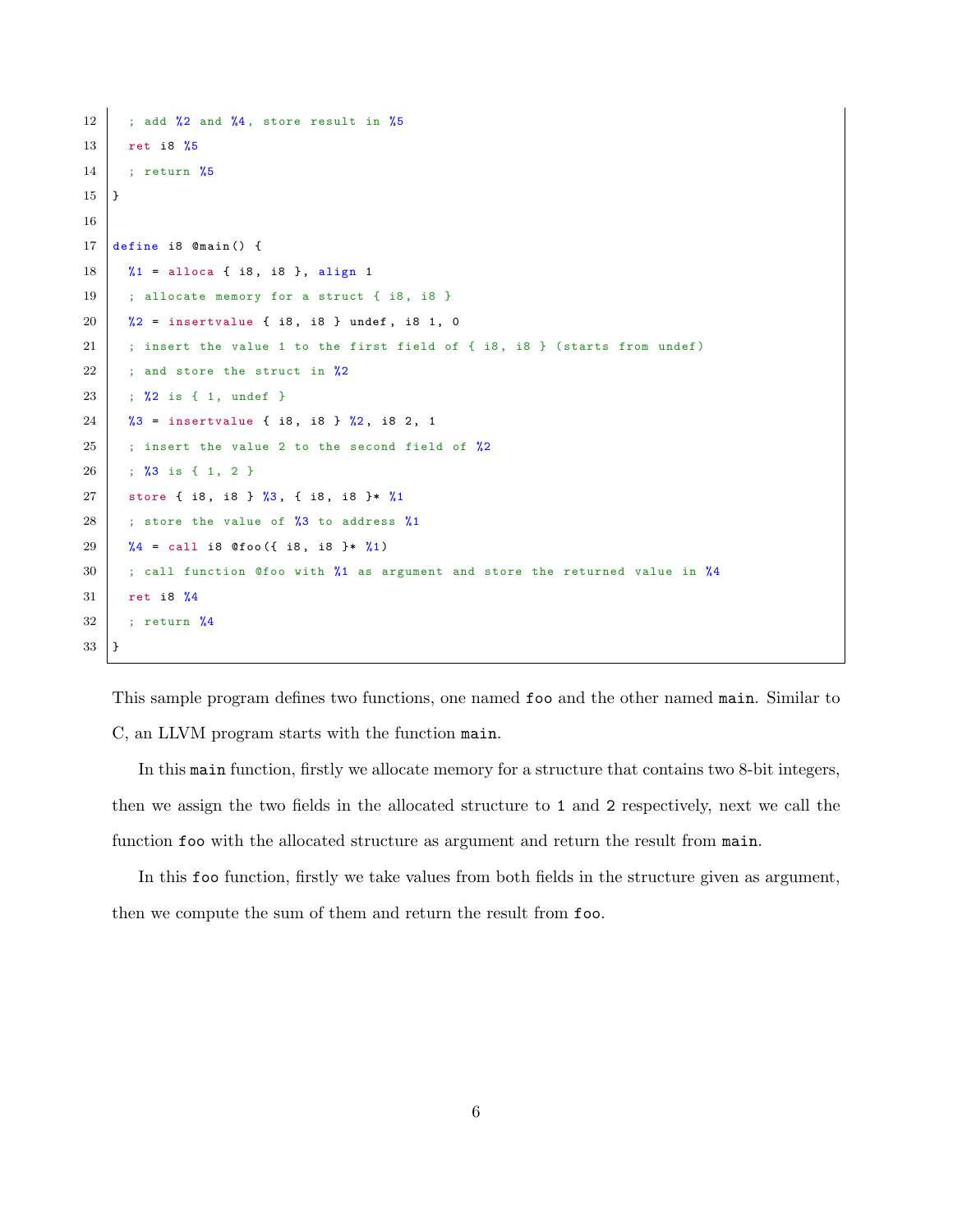## <span id="page-9-0"></span>3 Implementation

The LLVM backend of COGENT compiler is a drop-in replacement of the existing C code generation pass. The following two components are of the most importance in the code generation process:

- data Type t
- data Expr t v a e

They correspond to COGENT's types and expressions respectively and the mapping between them to LLVM IR will be explained in the following sections.

In this project, we use a LLVM's Haskell binding named "llvm-hs" [\[2\]](#page-23-6), which is an one-to-one binding from the LLVM IR to Haskell, with abstraction for generating conditional branching.

In the LLVM backend, two data types are responsible for generating instructions and blocks:

- data BlockState
- data CodegenState

BlockState is used to track the states of a basic block, such as instructions in a block and the terminator of a block. CodegenState is used to track the general states of the compilation, such as blocks contained in this program, the block we are currently working with, variables indexing, virtual registers usages, etc.

The following utility functions for the code generation will be used in the later sections:

• fresh :: Codegen Word

This generates a new virtual register with a fresh name.

#### • instr :: Type → Instruction → Codegen Operand

This function takes an instruction and stores the result into a newly assigned register by fresh, then returns the register.

#### • addBlock :: ShortByteString → Codegen Name

This function takes a name and creates a new block in the current CodegenState.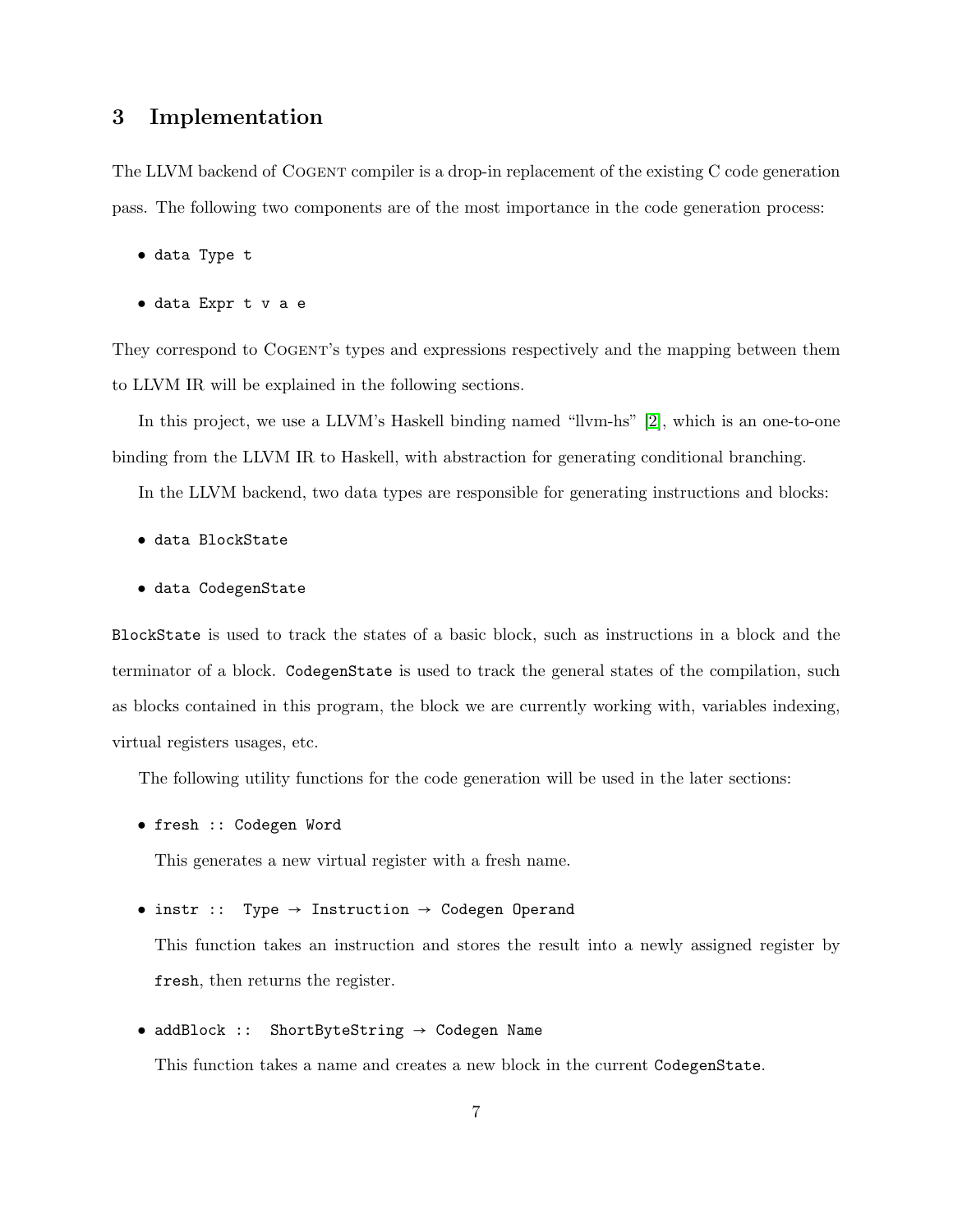• setBlock :: Name → Codegen Name

This function takes a name and sets the block bound to the name as the working block. This is essential when generating codes for branching.

#### <span id="page-10-0"></span>3.1 Mapping Cogent Core Language to LLVM

In the typechecked core language, expressions are of type  $Type E_{XPT} t v a$  which states the type of the expression. Therefore, mapping the Cogent types to LLVM types should occur before compiling the COGENT expressions.

#### <span id="page-10-1"></span>3.1.1 Cogent Types to LLVM Types

The function toLLVMType maps the following Cogent types to LLVM types:

● Unit:

Since the type Unit is similar to void in C, we generate VoidType of LLVM for the unit type in COGENT.

● PrimInt:

In COGENT, there are 5 primitive unsigned integer types: Bool, U8, U16, U32, U64. Since LLVM doesn't differentiate signed and unsigned value at the type level and arbitrary length integer value are allowed, denoted in LLVM as in where n can range from 1 to  $2^{23} - 1$ , we can generate integer types with corresponding length in LLVM.

In  $l_{\text{I}}$  luvm-hs, the constructor IntegerType takes an integer n and produces the corresponding LLVM integer type in, we have IntegerType 1 to IntegerType 64 for the COGENT primitive integer types respectively.

● Record and Pair:

In LLVM, a structure type is defined as:

```
type { type_1, type_2, \ldots, type_n }
```
In llvm-hs the constructor StructureType takes a list of LLVM types and produces the required type.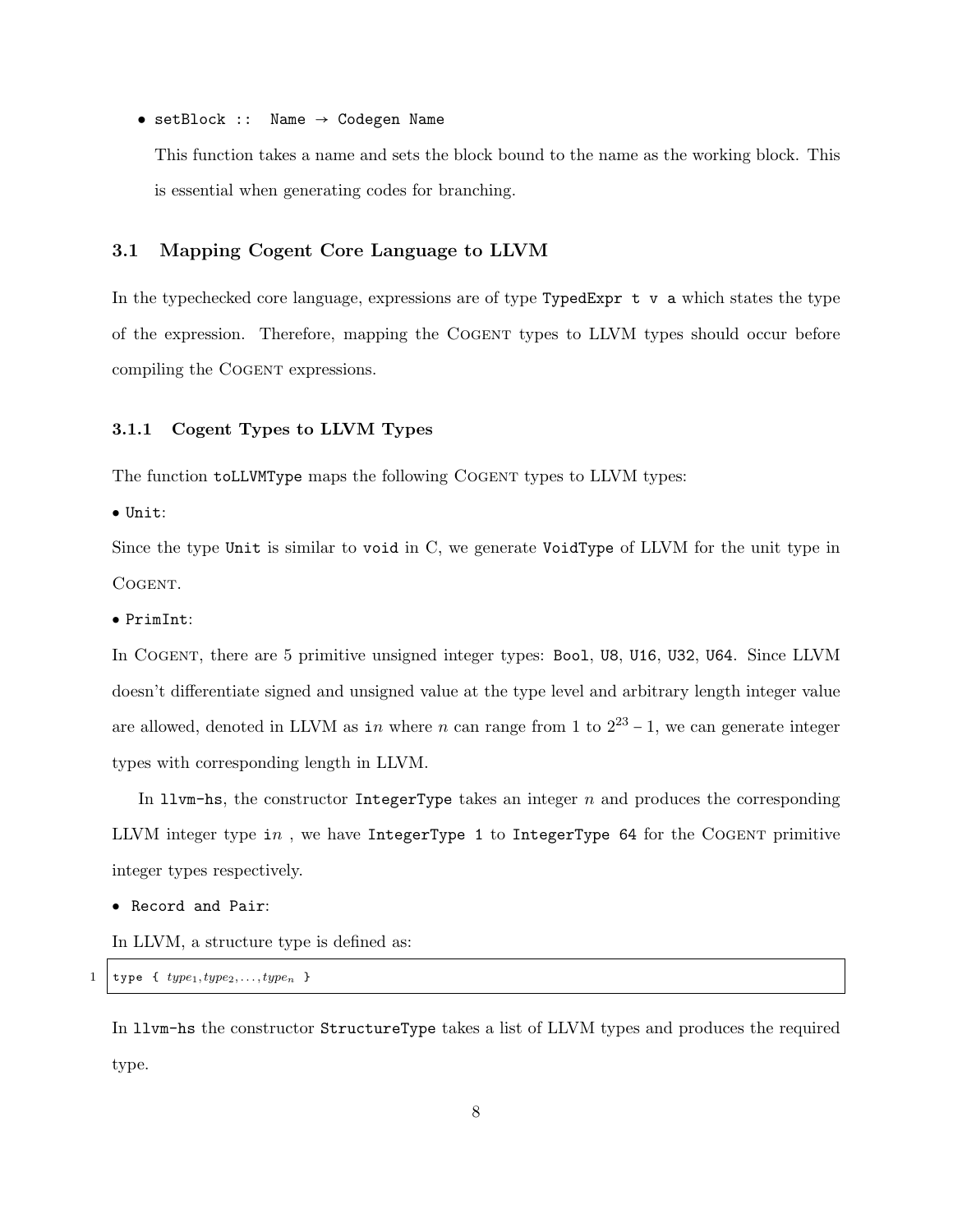Since a COGENT record is a structure and a product is essentially a record without names, therefore, for a record R with field types  $f_1 \ldots f_n$ , we can have:

#### toLLVMType  $R=$  StructureType $\{$ toLLVMType  $f_i\mid i\in[1,n]\}$

● String:

Since strings are char pointers (i.e. char  $\ast$ ), they are mapped to PointerType{IntegerType 8}.

#### <span id="page-11-0"></span>3.1.2 Cogent Expressions to LLVM IR

Cogent expressions are compiled by the function:

```
exprToLLVM :: TypedExpr t v a \rightarrow Codegen (Either Operand (Named Terminator))
```
The Either in the type signature determines whether the returned value is a terminator or not. When a value needs to be returned (e.g. the last expression in a let block), a terminator Ret will be constructed from the value and then returned as Right, otherwise we just return the value as Left.

The following expressions are currently covered:

● ILit val bits:

Since arbitrary length integer values in the LLVM IR are primitive, for a COGENT integer of length bit and value val, we generate:

```
ConstantOperand Int {bits, val}
```
• Op op  $[operand_1, operand_2]$ :

First we get both operands by recursively generating instructions from  $\emph{operand}_1$  and  $\emph{operand}_2$  and we have to ensure that both operands produce terminator values, since it doesn't make sense to have code:  $1 +$  (return 2) in C.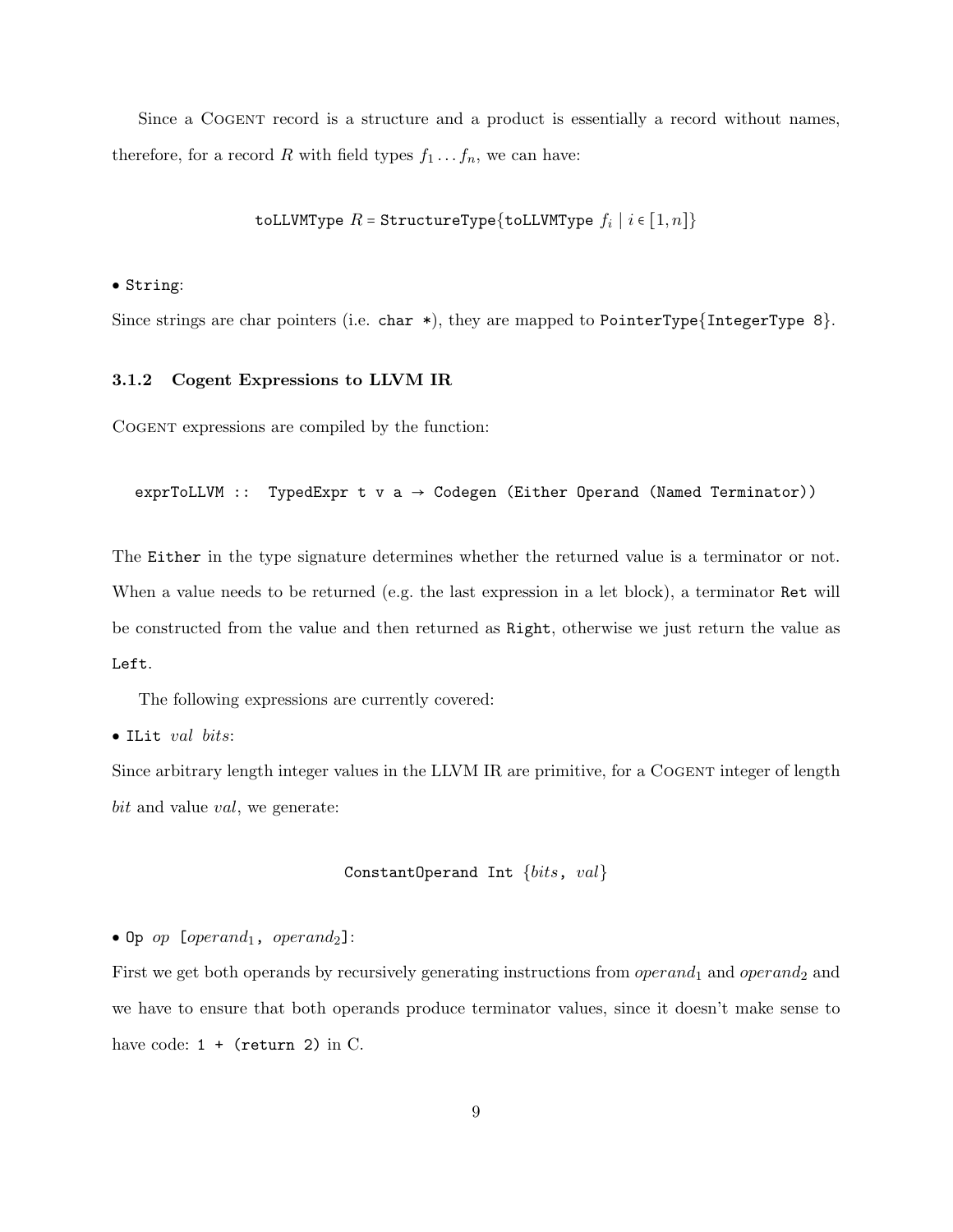Then we generate an instruction according to op and construct the instruction through instr to ensure that the returned value can be used as an operand by its upper level.

 $\bullet$  Variable  $idx$ , name:

In core Cogent, de Brujin indices are used to denote the variables used, but LLVM uses an incremental indexing that starts from  $0$  in each function. For example, the COGENT program:

 $1 \mid$  foo : (U8, U8) -> U8  $2 \mid \text{foo} \text{ (a, b)} = a + b$ 

will be A-normalised into (with irrelevant parts removed):

 $1 \mid \text{foo} = \text{take} \quad \text{(a, x_1)} = \text{x_0 < y0 > \{ .0 \} }$ 2 in take (b, x\_2) =  $x_1 < -v1 >$  { .1 } 3 in  $a < -v2$  +  $b < -v0$ 

The equivalent LLVM IR is as follows:

```
1 define i8 @foo({ i8, i8 }* %0) {
2 entry :
3 \mid X_1 = getelementptr inbounds { i8, i8 }, { i8, i8 }* %0, i32 0, i32 0
4 \mid \frac{\sqrt{2}}{2} = \text{load} \; \text{i8}, \; \text{i8} \cdot \frac{\sqrt{1}}{1}, \; \text{align} \; 1 \; ; \; \text{a}5 \begin{array}{|l} 5 \end{array} %3 = getelementptr inbounds { i8, i8 }, { i8, i8 }* %0, i32 0, i32 1
6 \frac{1}{6} \frac{1}{4} = load i8, i8* \frac{1}{6} align 1 ; b
7 \mid \frac{\%5}{\%5} = \text{add} nuw i8 \frac{\%2}{\%2}, \frac{\%4}{\%4}8 ret i8 %5
9 \mid \lambda
```
To resolve this problem, list named indexing in CodegenState is introduced. Whenever a new value is introduced (e.g. entering a new scope), the new value will be added to the front of indexing, then the order will correspond to de Brujin index.

 $\bullet$  Struct [ $fields$ ]:

In generating instructions for a structure, memory is firstly allocated for the struct, then values of each field in the struct is set.

Therefore we have the following algorithm (pseudo code) to generate structures:

```
1 struct \leftarrow Alloca { type = recordType }
2 | flds \leftarrow [ GetElementPtr from struct then Store exprToLLVM(f) | f \epsilon fields]
```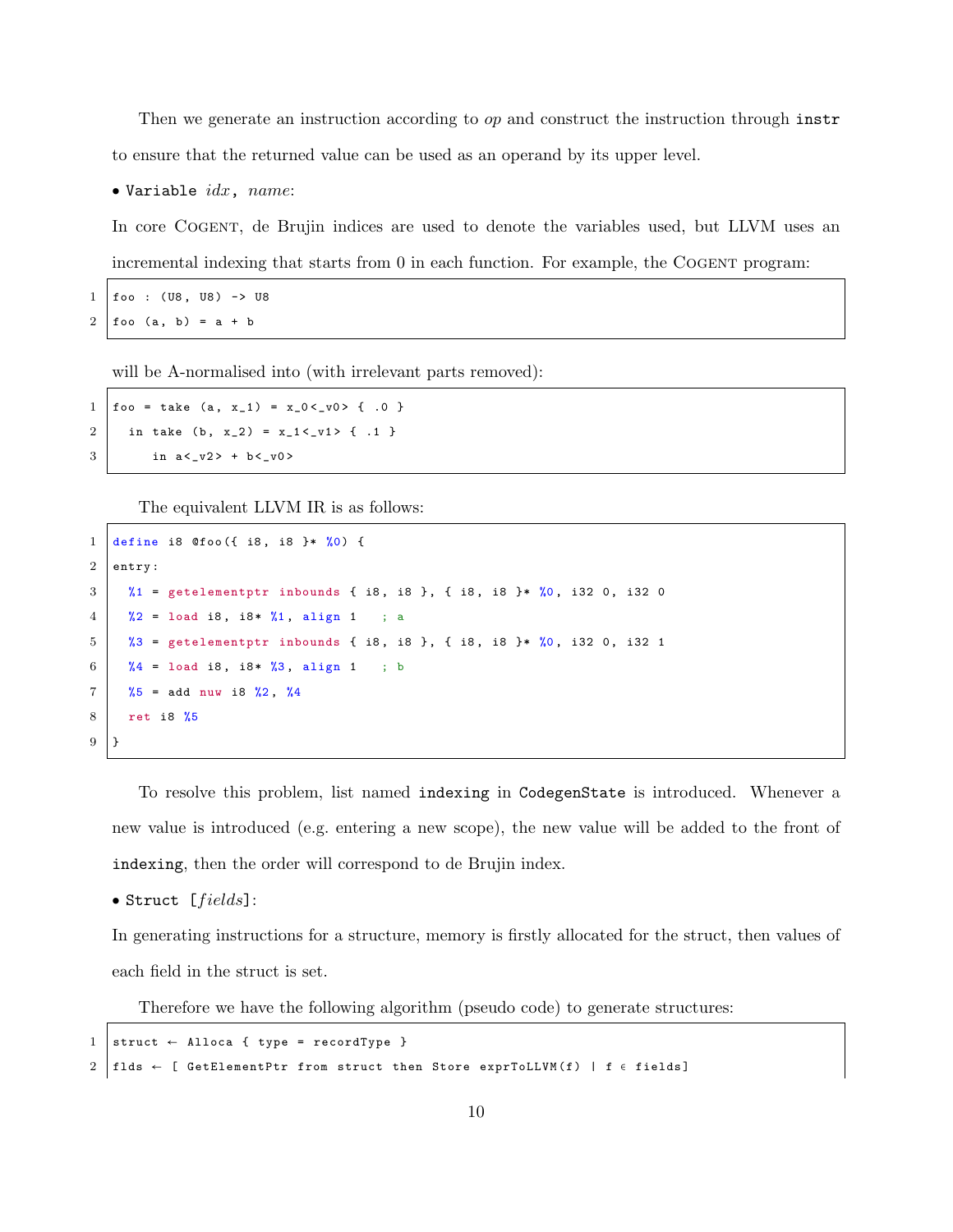$\bullet$  Let name val body / Let! var name val body:

The intuitive translation from a let is (in de Brujin's notation):

 $(\lambda \cdot body)(val)$ 

As literally translation of anonymous functions to LLVM is not efficient, we instead use the indexing method as introduced in the Var section above.

• Take ( $name_a$ ,  $name_b$ ) record field body:

This expression is similar to let. At the stage of code generation, the linearity is already checked in previous passes, we can take this equivalence as an intuition:

$$
\mathtt{take}\ (a,b)\ r\ f\ body \Leftrightarrow \mathtt{let}\ a=r.f\ \mathtt{in}\ \mathtt{let}\ b=r\ \mathtt{in}\ body
$$

Hence, following the same idea as generating let, we load the field value into a fresh register with the load instruction, and push the value and the record to the front of indexing. Then, with the extended indexing, we generate instructions for body.

 $\bullet$  Put record field val:

As opposed to take, put stores the value into a structure at a certain field. We need to generate the pointer to the field and construct the store instruction of LLVM to store the value to the address of the target field.

• If cond then else:

In SSA, conditional branching is achieved with the help of the  $\Phi$  function [\[10\]](#page-23-7). The idea of the  $\Phi$ function can be demonstrated with the following program:

- $1 \mid x = 5$
- $2 | x = x 3$
- 3 if x > 3:
- $4 \quad y = 1$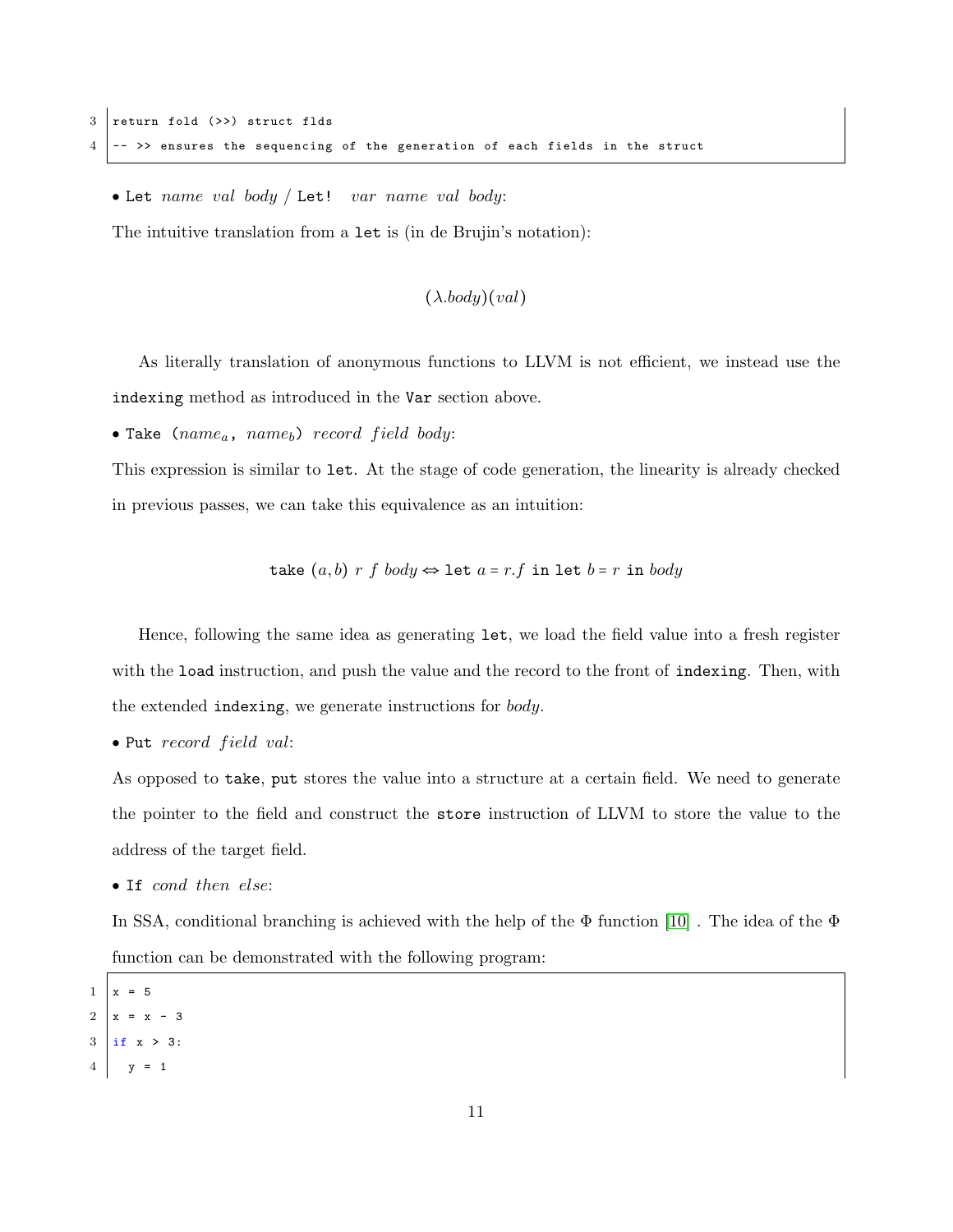$5$  else:  $6 \quad y = 2$  $7 \mid w = y + x$ 

A new definition of y will be generated and initialized to "choose" the correct branch:

```
1 | x_1 = 52 | x_2 = x_1 - 33 \mid if x_2 > 3:4 \quad y_1 = 15 else :
6 y_2 = 27 \mid y_3 = \Phi(y_1, y_2)8 \mid w = y_3 + x_2
```
As mentioned above, llvm-hs provides an abstraction for conditional branching, a special ter-

minator named CondBr. Therefore we can write:

```
1 currentBlk <- gets currentBlock
2 blkTrue <- addBlock " brTrue "
3 blkFalse <- addBlock " brFalse "
4 setBlock blkTrue
5 exprToLLVM tb
6 setBlock blkFalse
7 exprToLLVM fb
8 setBlock currentBlk
9 CondBr { condition = cond
10 | , trueDest = blkTrue
11 | , falseDest = blkFalse
12 }
```
This produces the following LLVM program:

```
1 entry :
2 \sqrt{1} =; condition
3 br i1 %1, label %brTrue, label %brFalse
4 brTrue: ; preds = %entry
5 \mid \ldots6 | brFalse: ; preds = \%entry
7 \ldots
```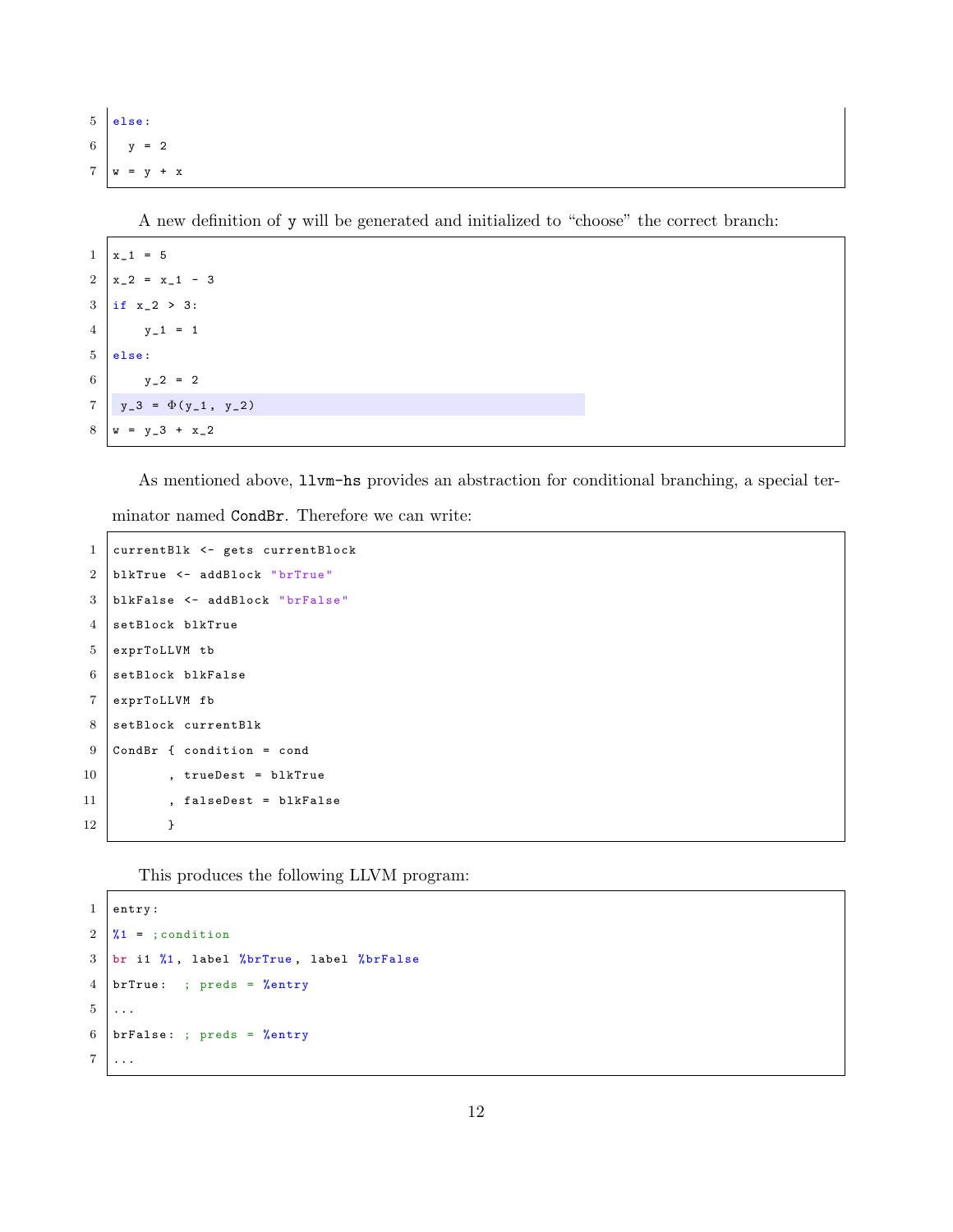#### <span id="page-15-0"></span>3.2 Interfacing with C

With the support of the LLVM infrastructure, inter-operation between COGENT and C can be simple:

- To use COGENT function in C, the COGENT function need to be marked as extern
- To use C function in COGENT, an abstract function declaration will be compiled into external linkage by default.

Then by compiling and assembling each components to LLVM bitcodes and linking them using 'llvm-link', we will have an executable as desired. An example is included in [Appendix A.](#page-18-0)

### <span id="page-15-1"></span>4 Future Work

There is still a considerable number of features not implemented yet in this backend and the most important features still lacking are:

- Sum type (i.e. tagged union)
- Case / Esac (case and esac takes an value of sum type and branches for each case)

Due to the time limitations, these have been left for future development.

Our proposed approach on them is: we can append a "tag" to the value of sum type, e.g. for a sum type  $R = E \mid S >$ , we generate:

$$
\%R = \{ \texttt{i8}, \max(\texttt{sizeof}(E), \texttt{sizeof}(S)) \}
$$

In which the i8 will be the tag and this should be used in  $C / C++$  in the same way as:

```
1 enum tag : uint_8t { ... };
2 struct s {
3 tag t;
4 union {
5 E ...
```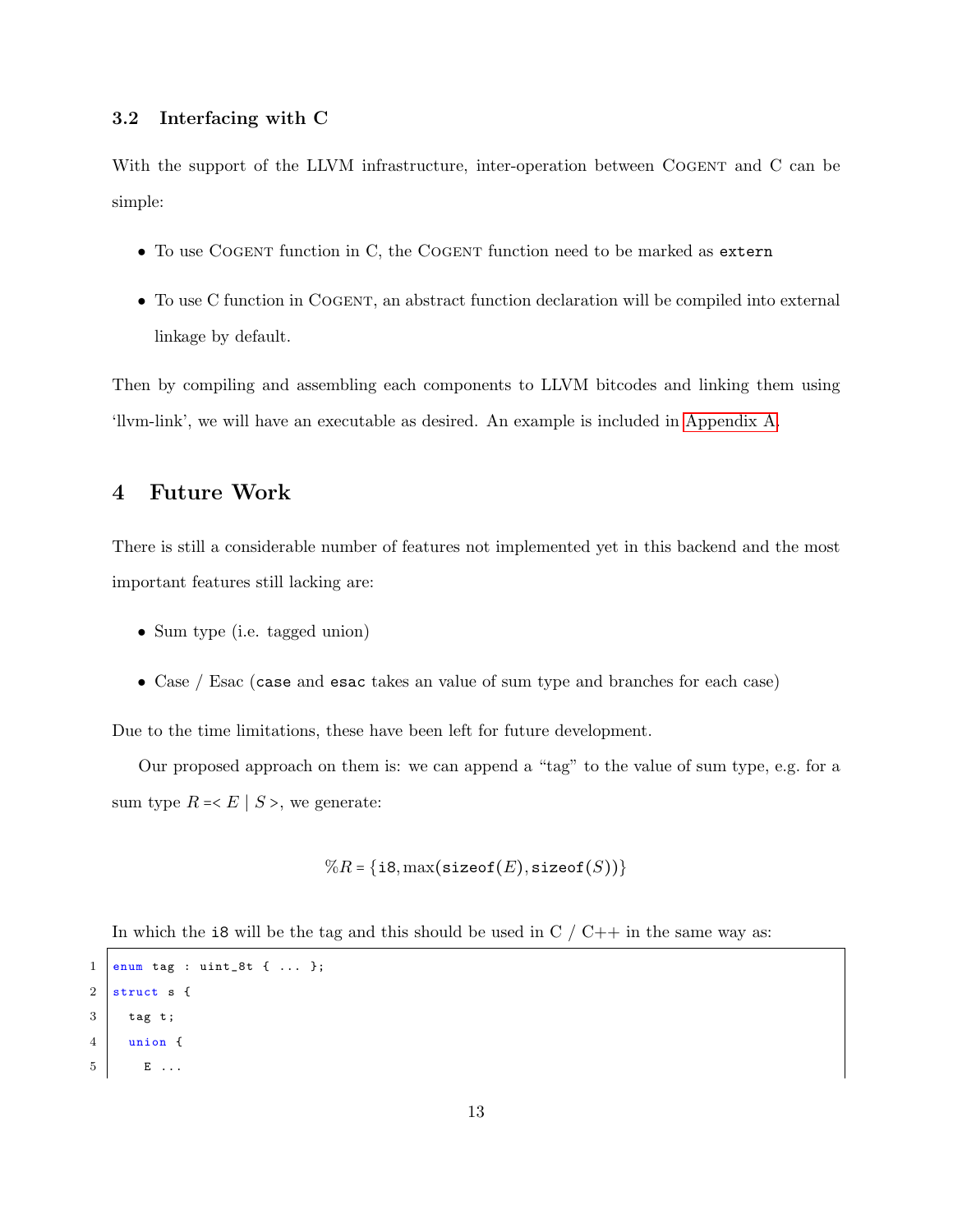```
6 S ...
7 } v;
8 };
```
Once we have the sum type implemented in this way, we can compile case and esac as switch statements in C.

## <span id="page-16-0"></span>5 Related Work

There are many functional programming languages that have LLVM backend, such as Haskell (GHC's LLVM backend) [\[14\]](#page-24-1) and many Lisp dialects (e.g. Clasp [\[11\]](#page-23-8), Open Dylan [\[4\]](#page-23-9)). Modern languages with functional features such as Rust and Swift also target LLVM.

Because of historical reasons, the LLVM backend of GHC compiles the old intermediate language C minus minus (Cmm) to LLVM. Therefore, our work with the LLVM backend of Cogent compiler is more related to the Cmm generation.

Clasp [\[11\]](#page-23-8) is a complier for Common Lisp which aims to enable the interfacing between Common Lisp and C++. Their implementations could act as a reference when extending our LLVM backend to support interfacing with C, especially on the handling polymorphic types.

Swift and Rust are both languages with functional features such as first class closure without the use of runtimes or virtual machines. Swift has an intermediate language, Swift Intermediate Language (SIL) [\[3\]](#page-23-10), which provides native support for closure capture. Rust also adopts a similar design by having an intermediate language named mid-level IR (MIR) [\[8\]](#page-23-11). The closure expansion of Rust is done on the MIR level [\[13\]](#page-24-2). As we are planning to add the support of closures in COGENT, the implementations of SIL and MIR could be good references for the future development.

A common feature among these works are, they all have intermediate languages between their core languages and LLVM IR. We may also want to adopt this approach by having an IR before LLVM IR so that we can bridge up the abstraction gap between core COGENT and LLVM, for example, when we are adding closure supports to COGENT in the future, having a mid level IR could help to resolve the captures.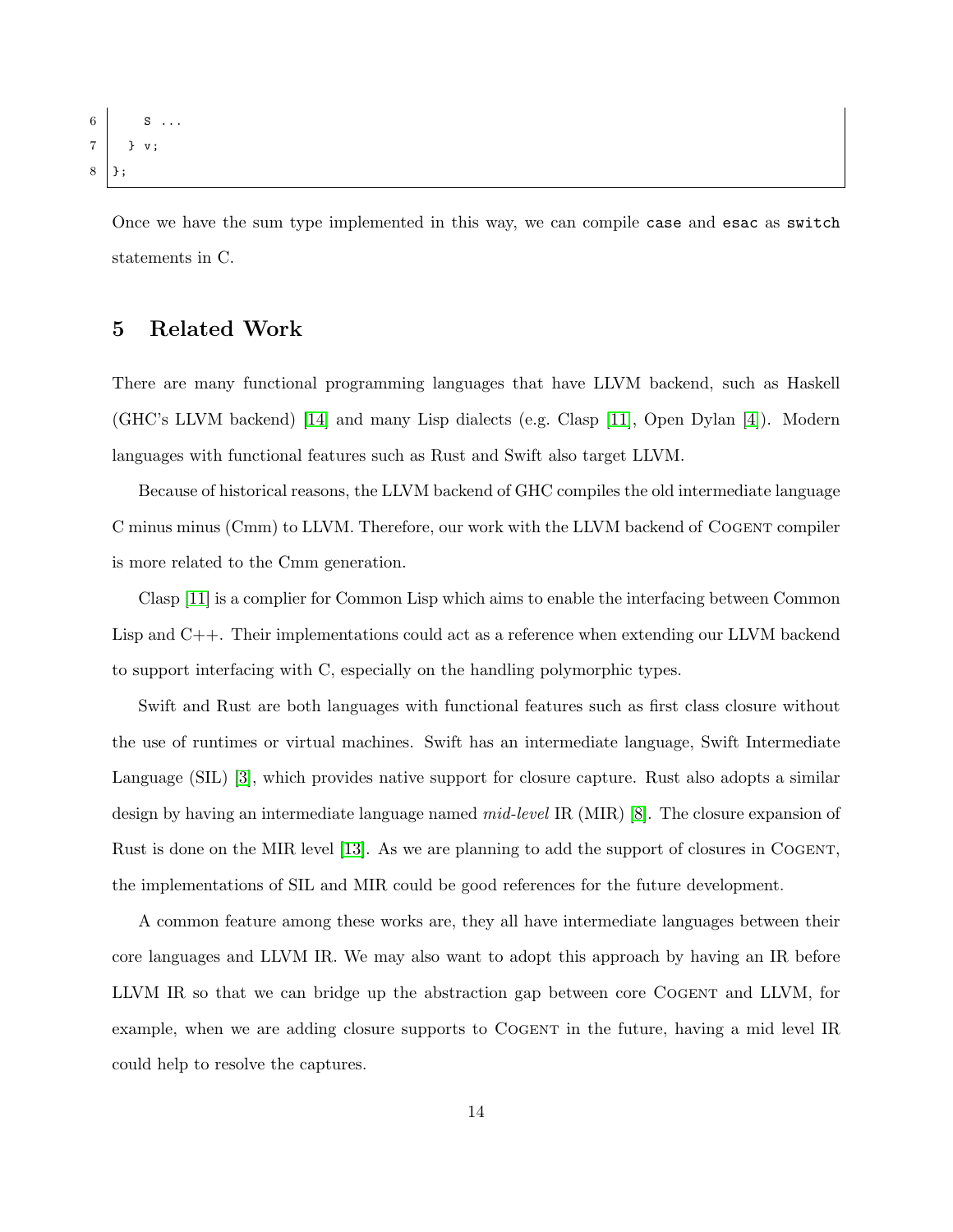## <span id="page-17-0"></span>6 Conclusions

We have presented a working prototype of LLVM backend of the COGENT compiler. As there is no longer a reliance on the C compilers, we can produce outputs that better suit our needs from the same COGENT input, such as real 1 bit boolean, and produce smaller binary (see [Appendix B\)](#page-20-0). This even allows us to combine COGENT program with not only C, but any language that is capable of being compiled into LLVM bitcode.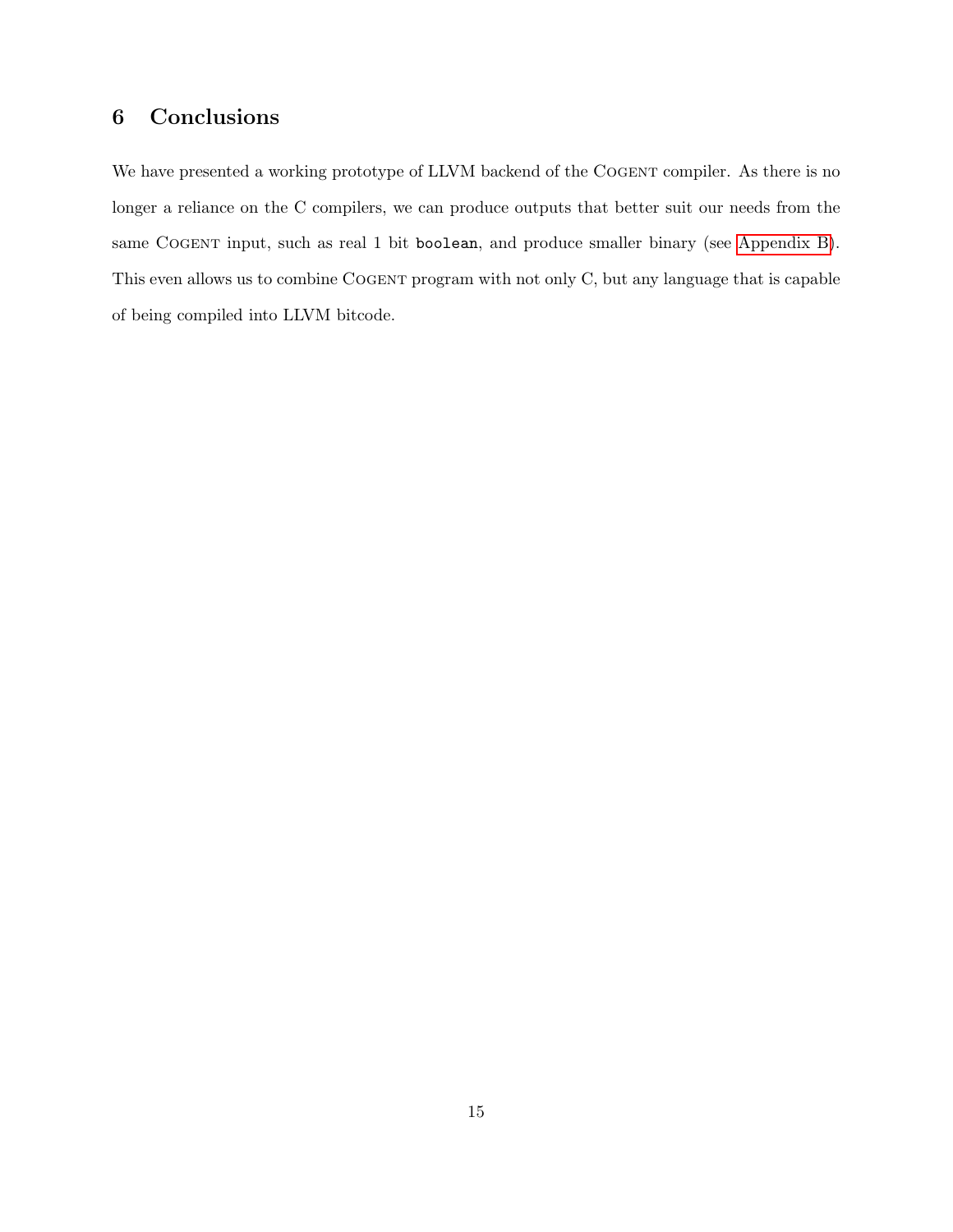## <span id="page-18-0"></span>A Calling Cogent from C

A simple example for calling COGENT from C:

```
1 #include <stdlib.h>
2
3 typedef struct {
4 char a;
5 char b;
6 } arg;
7
8 extern char foo (arg *);
9
10
11 | int main () {
12 \vert arg * a = malloc(sizeof(arg));
13 a->a = 1;
14 a->b = 2;
15 char res = foo(a);
16 free (a);
17 return res;
18 }
```
Figure 4: main.c

 $1 \mid$  foo : (U8, U8) -> U8  $2 \mid f \circ \circ (a, b) = a + b$ 

Figure 5: adder.cogent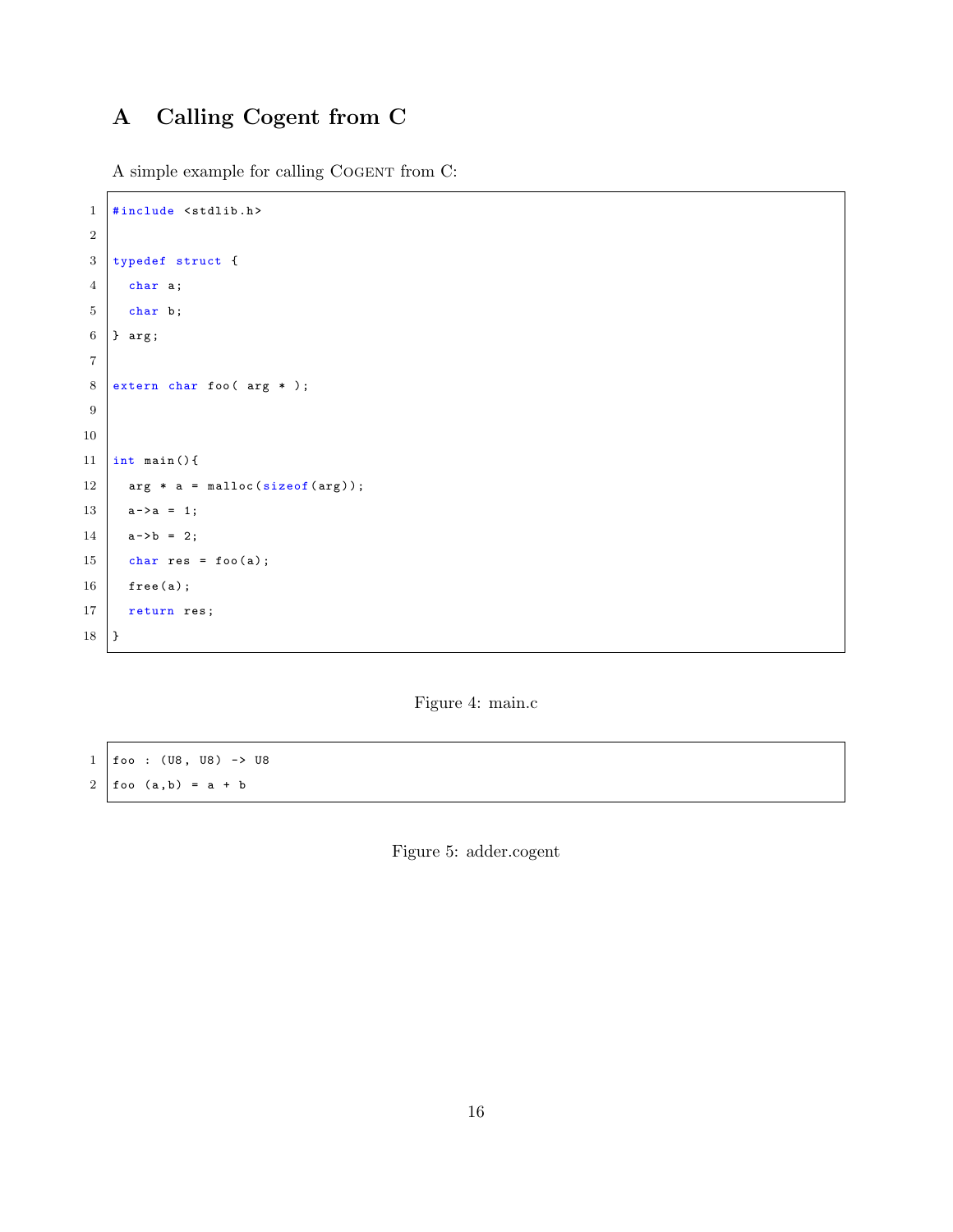```
1 CLANG = clang
2 AS = 11vm - as3 LINK=11vm-1ink
4 COGENT=cogent
5
6 all: main.bc adder.bc
7 | $(LINK) main.bc adder.bc -o main
8 chmod +x main
9
10 main.bc: main.ll
11 \frac{1}{\sqrt{2}} $ (AS) main. 11 -o main. bc
12
13 main. 11: main. c
14 $ (CLANG) -S -emit-llvm main.c -o main.ll
15
16 adder.bc: adder.11
17 $ (AS) adder. 11 -o adder. bc
18
19 adder.11: adder.cogent
20 | $ (COGENT) --llvm adder.cogent
```
Figure 6: Makefile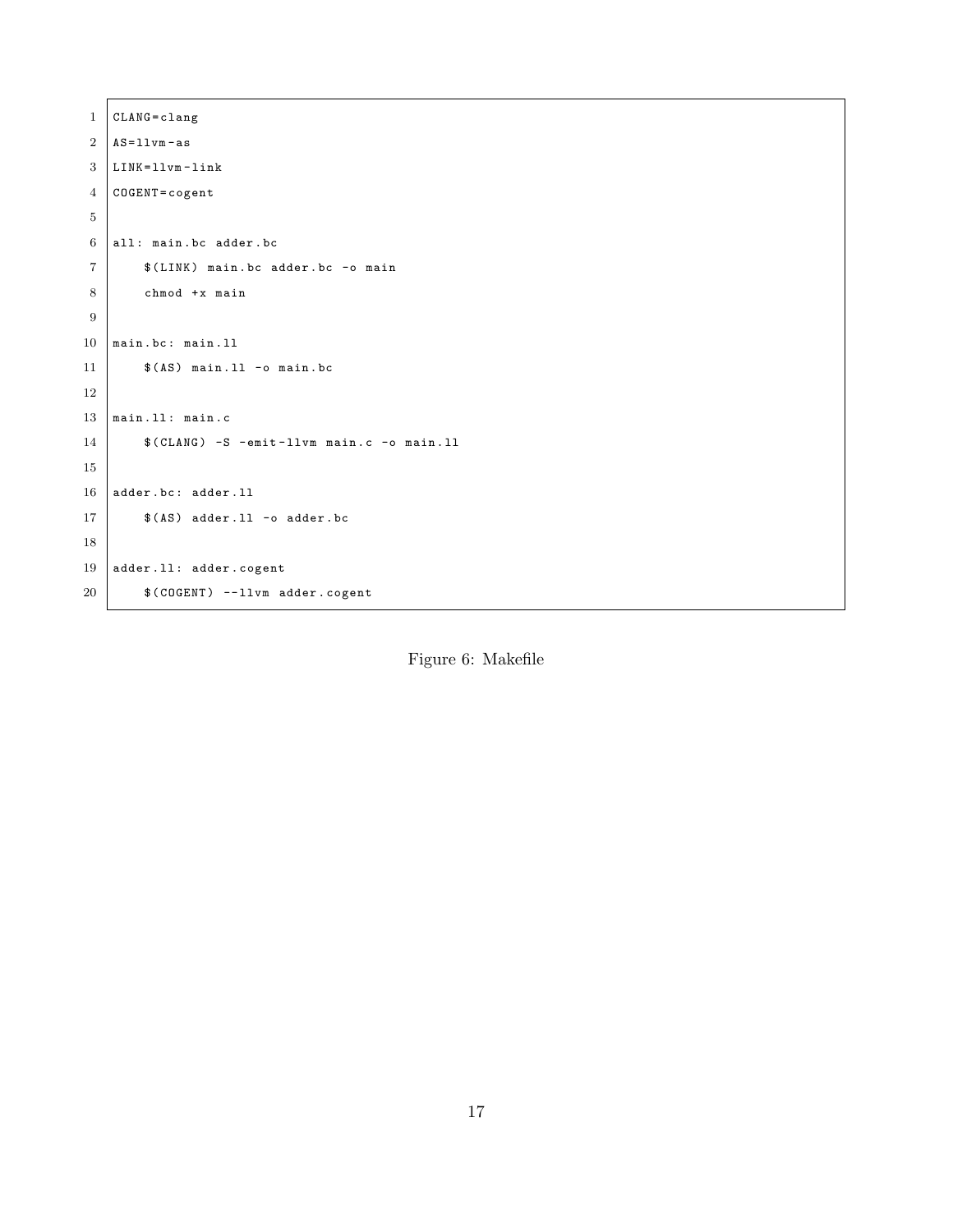## <span id="page-20-0"></span>B Comparing Outputs from Different Backends

For the input file:

 $1 \mid$  foo : (U8, U8) -> U8  $2 \mid f \circ \circ (a, b) = a + b$ 

Figure 7: simple-arith.cogent

different backends generate different outputs (some metadata were removed):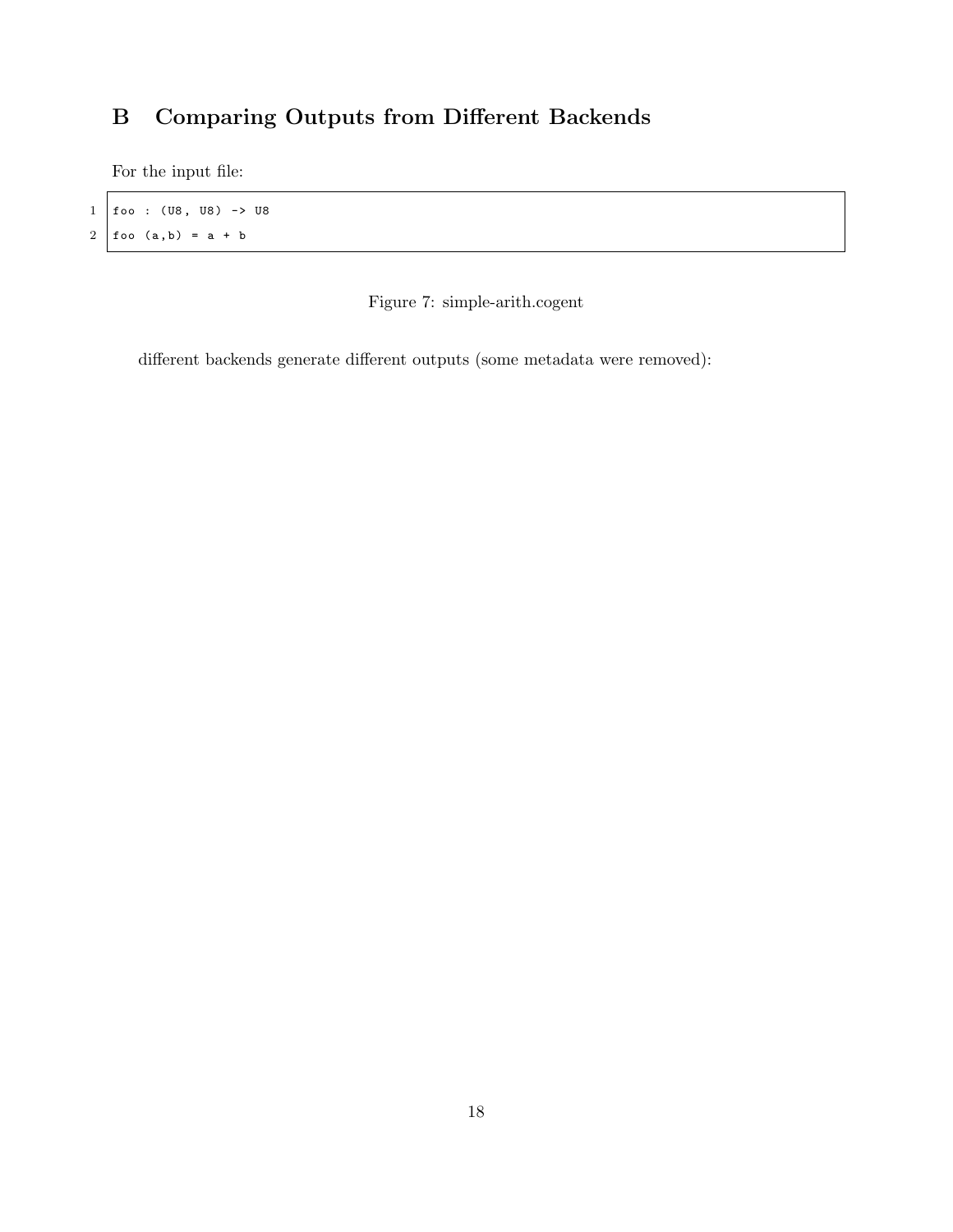```
1 \ \frac{\% \text{struct} \cdot t1 = \text{type} \{ i8, i8 \}}{2
 3 ; Function Attrs: noinline nounwind optnone uwtable
 4 define dso_local signext i8 @foo(i16 %0) #0 {
 5 \frac{2}{10} \frac{2}{10} = alloca \frac{2}{10} struct.t1, align 1
 6 %3 = alloca i8, align 1
 7 \mid %4 = \text{alloca i8, align 1}8 %5 = alloca i8, align 1
 9 \mid %6 = \text{bitcast } %5 \text{true} + 1* %2 = \text{bitcast } %6 \text{true} + \text{unit} + \text{unit} + \text{unit} + \text{unit} + \text{unit} + \text{unit} + \text{unit} + \text{unit} + \text{unit} + \text{unit} + \text{unit} + \text{unit} + \text{unit} + \text{unit} + \text{unit} + \text{unit} + \text{unit} + \text{unit} + \text{unit} + \text{unit} + \text{unit} + \text{unit} + \text{unit} + \text{unit} + \text{unit} + \text{unit} + \text{unit} + \text{unit} + \text{unit} + \text{unit} +10 store i16 %0, i16* %6, align 1
11 | %7 = getelementptr inbounds % struct.t1, % struct.t1* %2, i32 0, i32 0
12 \mid %8 = load i8, i8 * %7, allign 113 store i8 %8, i8* %3, align 1
14 \%9 = getelementptr inbounds % struct.t1, % struct.t1* %2, i32 0, i32 1
15 %10 = load i8, i8* %9, align 1
16 store i8 %10, i8* %4, align 1
17 %11 = load i8, i8* %3, align 1
18 %12 = sext i8 %11 to i32
19 %13 = load i8, i8* %4, align 1
20 \, %14 = sext i8 %13 to i32
21 \frac{1}{21} %15 = add nsw i32 %12, %14
22 \frac{20}{16} = trunc i32 %15 to i8
23 store i8 %16, i8* %5, align 1
24 \frac{1}{24} \frac{1}{27} = load i8, i8* %5, align 1
25 ret i8 %17
26 }
```
Figure 8: simple-arith.ll by compiling the generated C code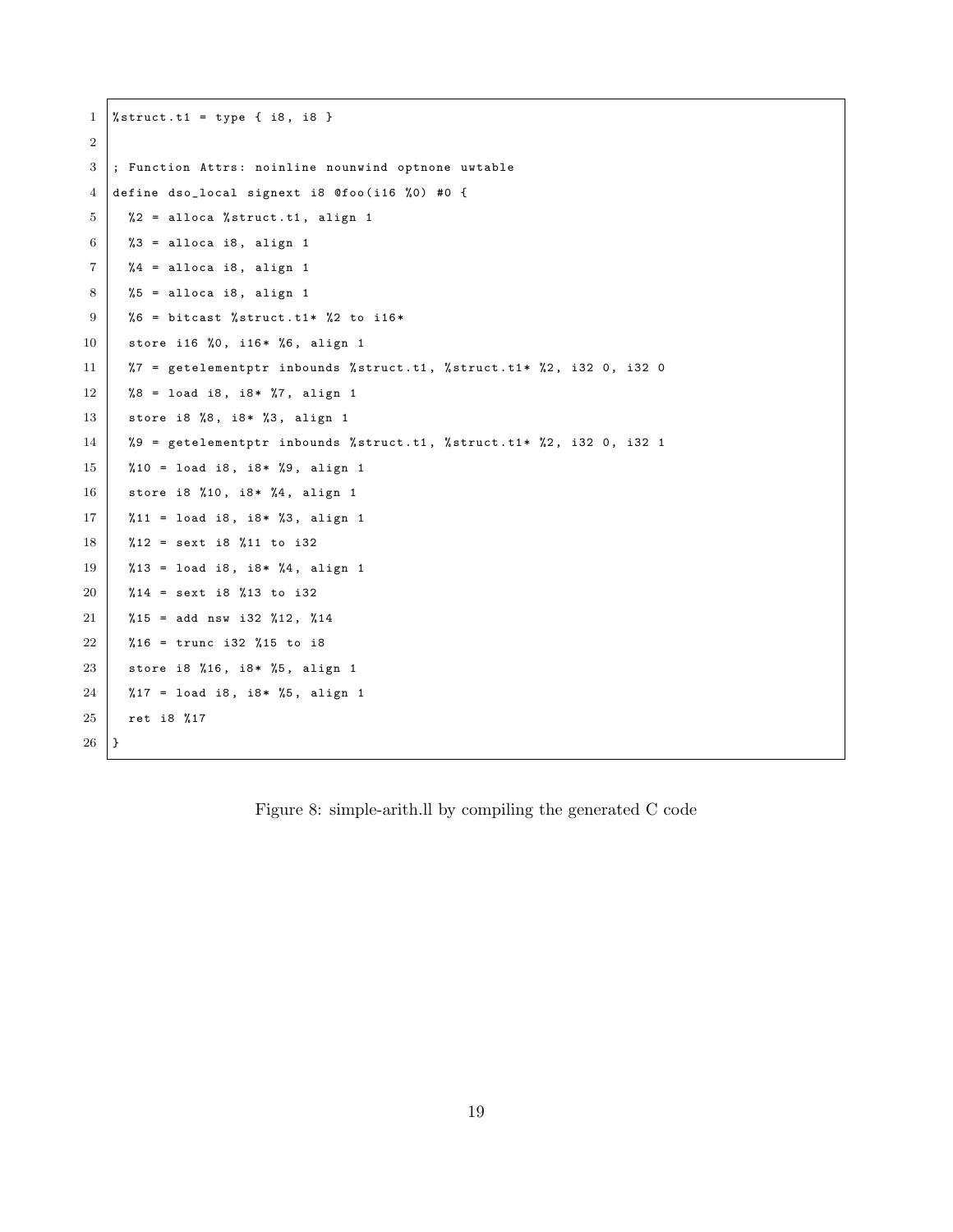```
1 define i8 @foo ({ i8, i8 }* %0) {
2 entry :
3 \begin{array}{|l} \n\begin{array}{l} \n\begin{array}{l} \n\begin{array}{l} \n\begin{array}{l} \n\begin{array}{l} \n\begin{array}{l} \n\begin{array}{l} \n\end{array} \n\end{array} & \n\end{array} & \n\end{array} & \n\begin{array}{c} \n\begin{array}{l} \n\begin{array}{l} \n\begin{array}{l} \n\begin{array}{l} \n\begin{array}{l} \n\end{array} & \n\end{array} & \n\end{array} & \n\end{array} & \n\begin{array}{l} \n\begin{array}{l} \n\begin{array}{l} \4 \mid %2 = load i8, i8 * %1, align 15 %3 = getelementptr inbounds { i8, i8 }, { i8, i8 }* %0, i32 0, i32 1
6 \frac{2}{4} = load i8, i8* %3, align 1
7 \mid \%5 = add nuw i8 %2, %48 ret i8 %5
9 }
```
<span id="page-22-0"></span>Figure 9: simple-arith.ll by using the LLVM backend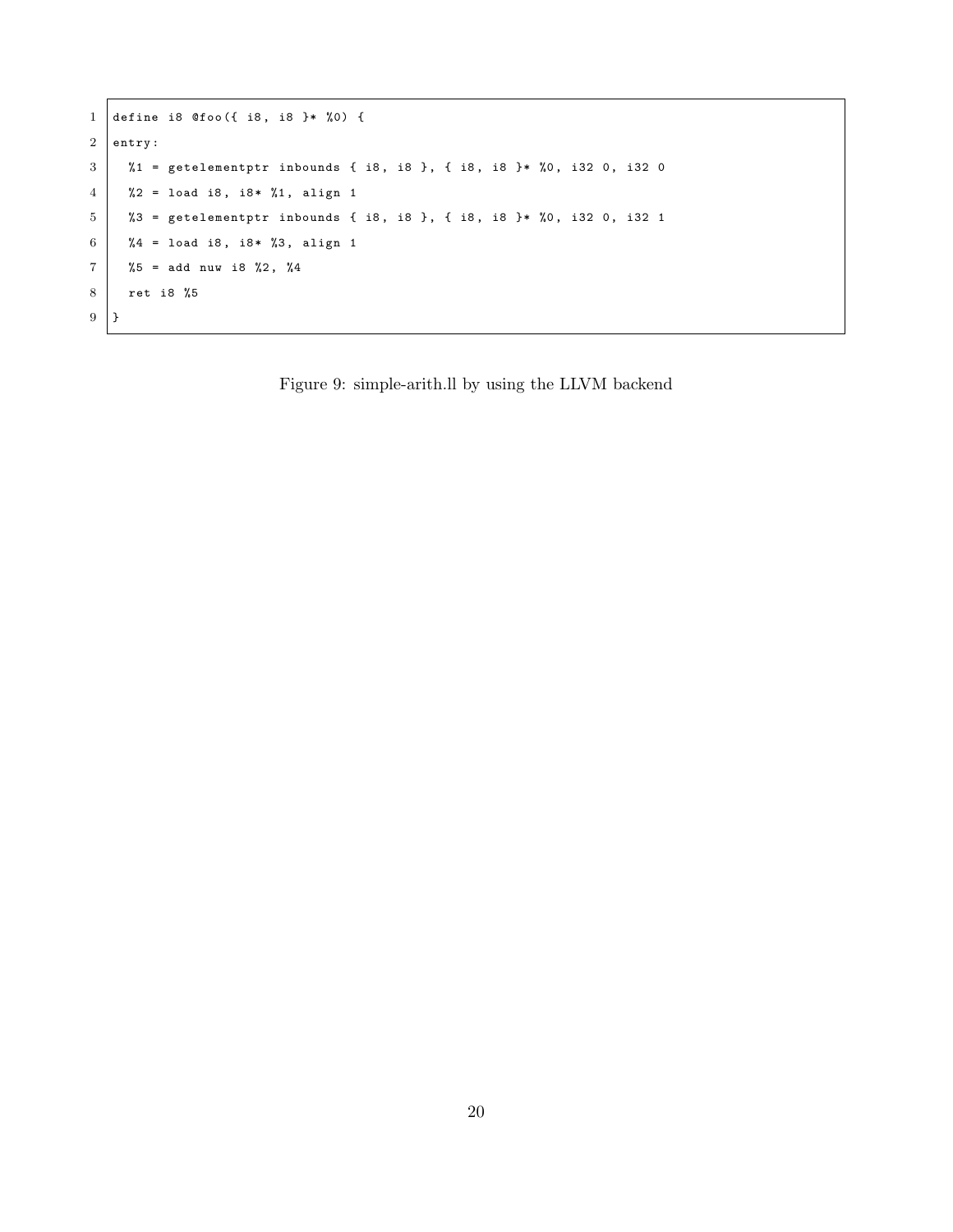## Bibliography

- <span id="page-23-1"></span>[1] Amani, S., Hixon, A., Chen, Z., Rizkallah, C., Chubb, P., O'Connor, L., Beeren, J., Nagashima, Y., Lim, J., Sewell, T., Tuong, J., Keller, G., Murray, T., Klein, G., and Heiser, G. Cogent: Verifying high-assurance file system implementations. In International Conference on Architectural Support for Programming Languages and Operating Systems (Atlanta, GA, USA, Apr. 2016), pp. 175–188.
- <span id="page-23-6"></span>[2] Cowley, A., Diehl, S., Kiefer, M., and Scarlet, B. S. llvm-hs: General purpose LLVM bindings, 2020 (accessed Apr. 2020). <https://hackage.haskell.org/package/llvm-hs>.
- <span id="page-23-10"></span>[3] GROFF, J., AND LATTNER, C. Swift Intermediate Language: A high level IR to complement LLVM , 2015 (accessed Apr. 2020). [https://llvm.org/devmtg/2015-10/slides/](https://llvm.org/devmtg/2015-10/slides/GroffLattner-SILHighLevelIR.pdf) [GroffLattner-SILHighLevelIR.pdf](https://llvm.org/devmtg/2015-10/slides/GroffLattner-SILHighLevelIR.pdf).
- <span id="page-23-9"></span>[4] Housel, P. S. LLVM Code Generation for Open Dylan. In Proceedings of the 13th European Lisp Symposium on European Lisp Symposium (2020), ELS2020, European Lisp Scientific Activities Association.
- <span id="page-23-3"></span>[5] Kelsey, R. A. A correspondence between continuation passing style and static single assignment form. In Papers from the 1995 ACM SIGPLAN Workshop on Intermediate Representations (New York, NY, USA, 1995), IR '95, Association for Computing Machinery, p. 13–22.
- <span id="page-23-2"></span>[6] Lattner, C., and Adve, V. LLVM: A Compilation Framework for Lifelong Program Analysis & Transformation. In Proceedings of the 2004 International Symposium on Code Generation and Optimization (CGO'04) (Palo Alto, California, Mar 2004).
- <span id="page-23-5"></span>[7] LLVM DEVELOPERS. LLVM Langauge Reference Manual, 2020 (accessed Apr. 2020). [https:](https://llvm.org/docs/LangRef.html) [//llvm.org/docs/LangRef.html](https://llvm.org/docs/LangRef.html).
- <span id="page-23-11"></span>[8] Matsakis, N. Introducing MIR, 2016 (accessed Apr. 2020). [https://blog.rust-lang.org/](https://blog.rust-lang.org/2016/04/19/MIR.html) [2016/04/19/MIR.html](https://blog.rust-lang.org/2016/04/19/MIR.html).
- <span id="page-23-0"></span>[9] O'Connor, L., Chen, Z., Rizkallah, C., Amani, S., Lim, J., Murray, T., Nagashima, Y., SEWELL, T., AND KLEIN, G. Refinement through restraint: Bringing down the cost of verification. In International Conference on Functional Programming (Nara, Japan, Sept. 2016).
- <span id="page-23-7"></span>[10] Rosen, B. K., Wegman, M. N., and Zadeck, F. K. Global value numbers and redundant computations. In Proceedings of the 15th ACM SIGPLAN-SIGACT Symposium on Principles of Programming Languages (New York, NY, USA, 1988), POPL '88, Association for Computing Machinery, p. 12–27.
- <span id="page-23-8"></span>[11] Schafmeister, C. A., and Wood, A. Clasp common lisp implementation and optimization. In Proceedings of the 11th European Lisp Symposium on European Lisp Symposium (2018), ELS2018, European Lisp Scientific Activities Association.
- <span id="page-23-4"></span>[12] SUSSAM, G. J., AND STEELE JR., G. L. SCHEME: An Interpreter For Extended Lambda Calculus. AI Memo, 349 (1975).